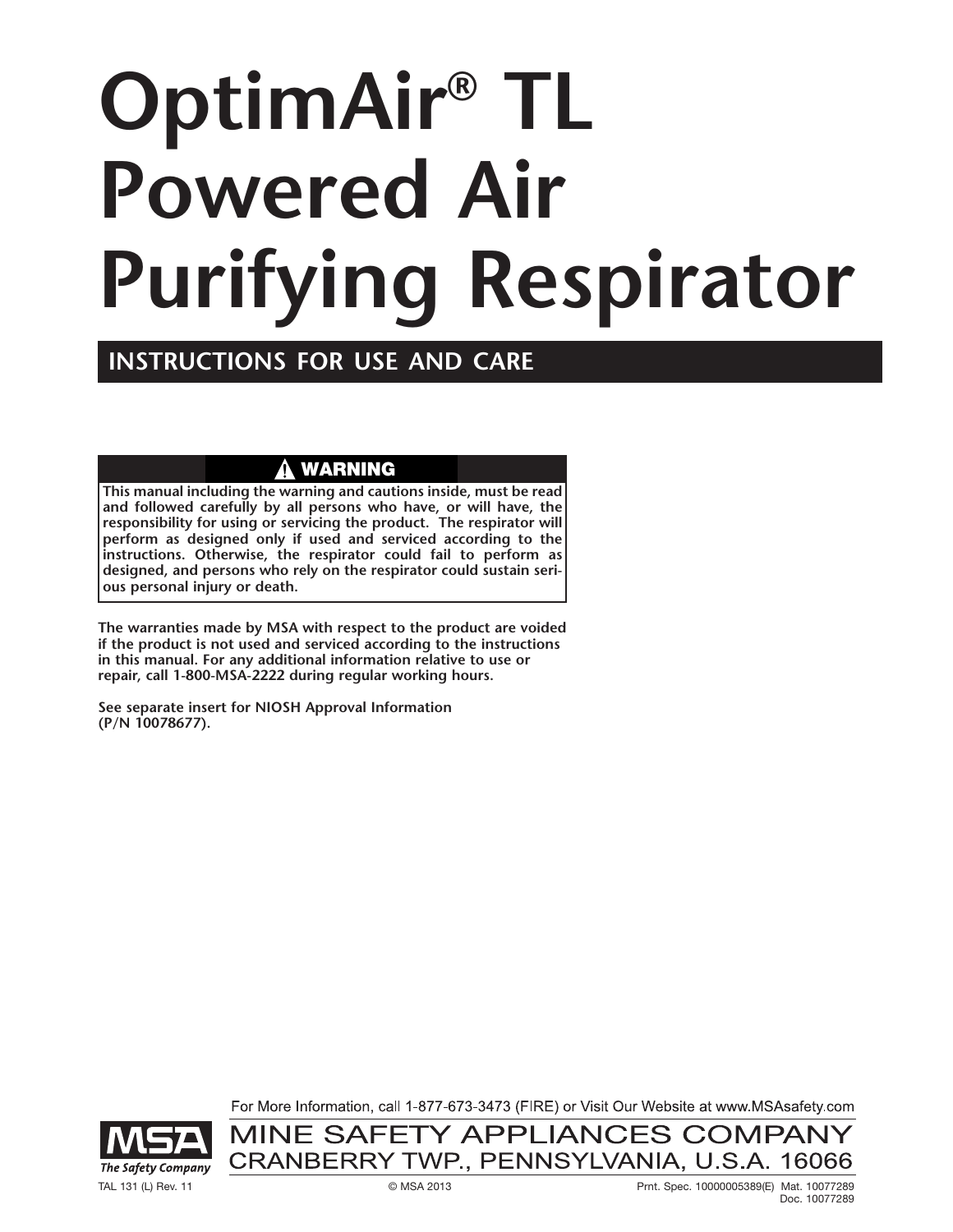## **INTRODUCTION**

#### Table of Contents

#### **NIOSH APPROVAL INFORMATION CAUTIONS AND LIMITATIONS**

- A Not for use in atmospheres containing less than 19.5 percent oxygen.
- B Not for use in atmospheres immediately dangerous to life or health.
- C Do not exceed maximum use concentrations established by regulatory standards.
- F- Do not use powered air-purifying respirators if airflow is less than four cfm (115 lpm) for tight fitting facepieces or six cfm (170 lpm) for hoods and/or helmets.
- H Follow established cartridge and canister change schedules or observe ESLI to ensure that cartridges and canisters are replaced before breakthrough occurs.
- I Contains electrical parts that may cause ignition in flammable or explosive atmospheres.
- J Failure to properly use and maintain this product could result in injury or death.
- L Follow the manufacturer's User's Instructions for changing cartridges and/or filters.
- M -All approved respirators shall be selected, fitted, used, and maintained in accordance with MSHA, OSHA, and other applicable regulations.
- N Never substitute, modify, add, or omit parts. Use only exact replacement parts in the configuration as specified by the manufacturer.
- O Refer to User's Instructions, and/or maintenance manuals for information on use and maintenance of these respirators.
- P NIOSH does not evaluate respirators for use as surgical masks.
- S Special or critical User's Instructions and/or specific use limitation may apply. Refer to the User's Instructions before donning.

#### **S – SPECIAL OR CRITICAL USER'S INSTRUCTIONS**

During use of the OptimAir TL PAPR, the atmosphere must be monitored for the level of contamination and a means of escape must be provided in the event that the contamination level increases to immediately dangerous to life and health (IDLH) levels.

The OptimAir TL PAPR must be properly inspected before use, properly decontaminated, if necessary, after use, properly cleaned and maintained after use, and properly stored between uses.

The OptimAir TL PAPR contains a battery and may not be taken into or used in atmospheres containing flammable or explosive gases, vapors, or dusts when the concentration of such contaminants is near or above the lower flammable limit (LFL).

Do not use the OptimAir TL PAPR for firefighting, in oxygen-deficient atmospheres, or for protection against airborne contaminants from which the cartridge does not protect.

#### A WARNING

- **1. An adequate respiratory protection program must include knowledge of hazards, hazard assessment, selection of proper respiratory protective equipment, instruction and training in the use of equipment, inspection and maintenance of equipment, and medical surveillance.**
- **2. This respirator will perform as designed only if used and maintained according to the manufacturer's instructions. The Program Administrator and the users must read and understand these instructions before using or servicing this product.**
- **3. If the respirator does not perform as specified in this manual, it must not be used until it has been checked by authorized personnel.**
- **4. DO NOT alter, modify, or substitute any components. The OptimAir TL PAPR has no user-serviceable parts except as indicated in this manual. DO NOT disassemble the product beyond the manufacturer's recommendations.**
- **5. Inspect the respirator regularly and maintain it according to the instructions. Repairs must only be made by properly trained personnel.**
- **6. This respiratory protective device does not supply oxygen. Use only in adequately ventilated areas which conform to the appropriate standard.**
- **7. This respirator must be used in conjunction with the proper chemical or particulate canis-**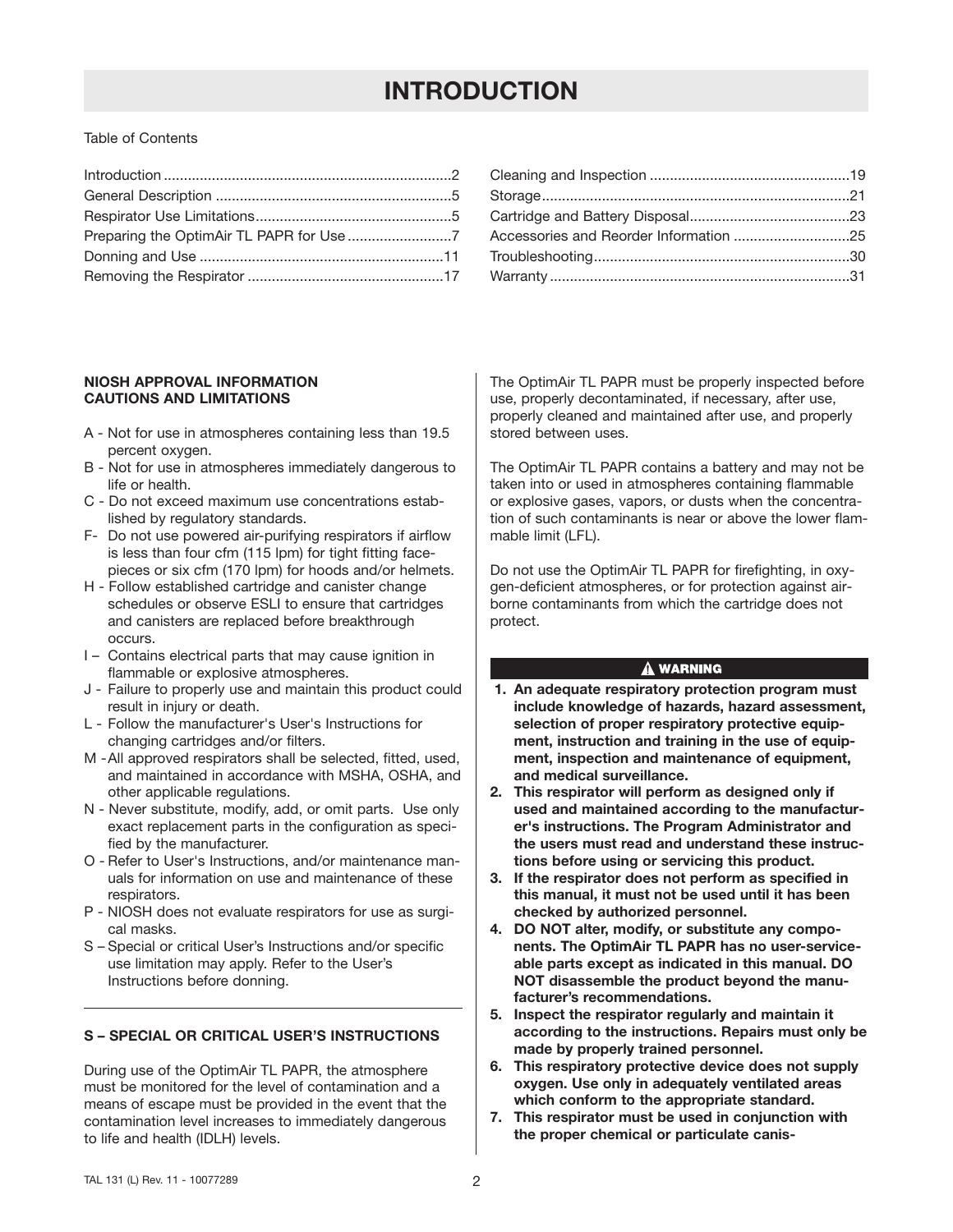## **INTRODUCTION**

**ter/cartridge(s) for protection against specific contaminants. If you cannot determine that the filter canister/cartridge(s) used with this device is designed for the contaminant, or if you do not know the identity of the contaminant, do not use this device. Call MSA Customer Service, 1-800- MSA-2222 (1-800-672-2222) for more information.**

- **8. DO NOT use when concentrations of contaminants are unknown.**
- **9. DO NOT allow blockage of the cartridge inhalation port.**
- **10. DO NOT use when appropriate exposure limit (PEL, REL, TLV, etc.) is not known.**
- **11. Leave the contaminated area immediately if: a. Breathing becomes difficult b.Dizziness or other distress occurs c. You taste or smell the contaminant d.You experience nose or throat irritation e. Instructed by responsible individuals**
	- **f. An alarm sounds**
- **12. Use strictly according to the instructions, labels, and limitations pertaining to this device. Follow an established canister/cartridge(s) change out schedule.**
- **13. This respirator may not provide a satisfactory seal with certain facial characteristics, such as beards or large sideburns that prevent direct contact between the skin and the sealing surface of the facepiece. Do not use this facepiece if such conditions exist.**
- **14. DO NOT wear eyeglasses under the facepiece. The temples or sidebars on eyeglasses will prevent an air-tight seal. If you must wear glasses, install the spectacle kit.**
- **15. The user must perform a respirator fit test (Quantitative Test or Qualitative Test) when tightfitting facepieces are used and follow all warnings and limitations specified.**
- **16. Wear impermeable protective clothing to prevent exposure to gases and vapors that can poison by skin absorption.**
- **17. DO NOT use this respiratory protective device in explosive atmospheres.**
- **18. DO NOT use for urethane paints or other paints containing isocyanates unless an appropriate cartridge change-out schedule is developed. Due to their poor warning properties, over exposure can occur without user awareness and result in severe permanent damage to the respiratory system. If unable to develop an appropriate change-out schedule, use an air supplied respirator or SCBA.**
- **19. DO NOT drop the OptimAir TL PAPR. If the OptimAir TL PAPR is dropped leave the contaminated area immediately and inspect the unit for damage. If the plastic cartridge or blower housing is cracked it may cause contaminants to get into the system.**
- **20. Follow cartridge installation instructions (see the**

**Installing the Cartridges section) very carefully to prevent cross threading.**

**Failure to follow all warnings, instructions, and established protective measures can result in serious personal injury or death.**

#### A WARNING

- **This respirator/filter provides LIMITED protection. It may help reduce exposure to airborne biological agents, including H1N1 (swine) flu virus, avian (bird) flu virus, other types of influenza, SARS, or other bacterial or viral biological agents and help reduce the risk for influenza infection during a pandemic, but will NOT eliminate the risk of exposure, infection, illness, or death.**
- **This respirator/filter is certified by NIOSH to comply with the requirements specified for the designated filter efficiency level; however, appropriate authorities have NOT established a safe level of exposure to biological agents. Therefore, the respirator may NOT prevent transmission of influenza virus.**
- **Refer to the Centers for Disease Control and Prevention (CDC) at www.cdc.gov for guidance on the use of respirators to help decrease exposure to H1N1 virus or other airborne biological agents in community, home, and occupational settings. The CDC recommends fit testing, medical evaluations, and training for optimal effectiveness when a respirator is used in a non-occupational setting. Neglecting these preparatory measures may cause an unsafe condition. Respirators used in an occupational setting MUST be used in accordance with a complete respiratory protection program as required by OSHA, which includes proper selection, training, fit-testing, and fitchecking. Detailed information on a respiratory protection program is available by contacting OSHA or visiting www.osha.gov.**
- **Do NOT remove respirator in contaminated areas. The outer surface of the respirator MUST be treated as if it is contaminated at all times. Tight-fitting safety goggles, or a full-facepiece respirator, may further help prevent transmission of influenza virus.**
- **The CDC recommends frequent hand washing and wearing gloves to help prevent transmission of disease due to exposure to surfaces where contaminants may be present, and also immediately following removal of the respirator.**
- **Do NOT reuse or share maintenance-free respirators. ALWAYS clean cartridge-style respirators before reuse in accordance with the instructions provided.**
- **This respirator/filter is NOT for use by (a) children, or (b) people with a medical condition that may be adversely affected by using it.**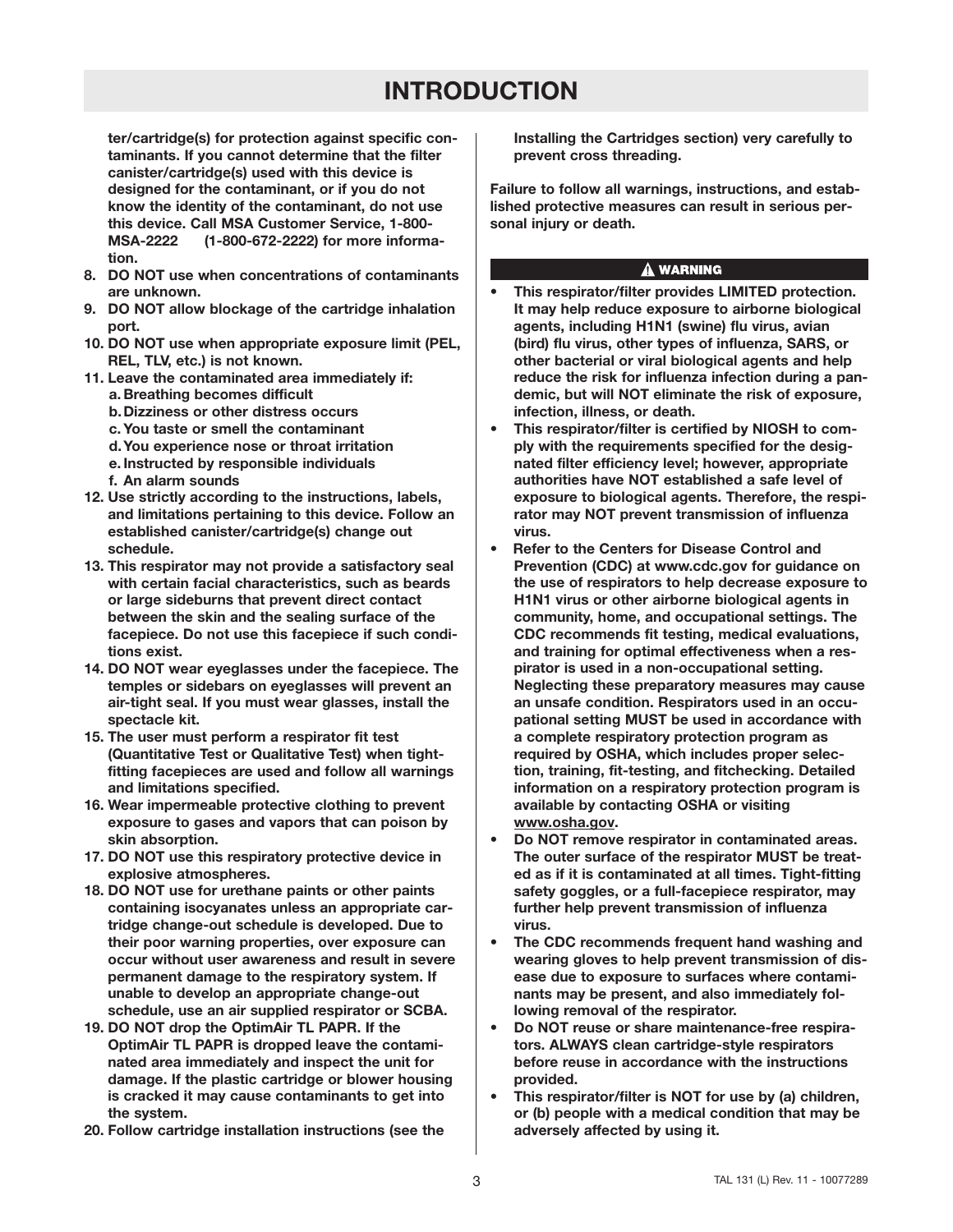## **INTRODUCTION**

#### **Failure to follow all warnings and instructions can result in serious personal injury or death.**

The tight-fitting OptimAir TL PAPR must be properly prepared for use, properly donned, and a negative pressure leak test must be conducted in an area known to be free of contaminants before it can be used.

Before entry into a contaminated area, the maximum safe duration of use must be determined. The maximum safe duration of use depends primarily on:

- The amount and type of contamination in the air and the capacity of the cartridge to filter that contaminant.
- The amount of airborne particles (dust) in the atmosphere.
- The charge contained in the battery.
- The physiological limits of the respirator user.

The maximum expected cartridge life shall be determined based on the amount of contaminant in the atmosphere and the capacity of the cartridges together with the expected air flow through the cartridges.

A fully charged battery may be used for a minimum of four (4) hours depending on the cartridge type used and the conditions under which the PAPR is used.

**Note:** It is recommended that the OptimAir TL PAPR be used in environments where the temperature is between 32°F (0°C) and 110°F (43°C). Operation in environments where the temperature is below 32°F (0°C) or above 110°F (43°C) could negatively affect battery and blower performance.

With new cartridges/filters and a fully charged battery, the standard battery should operate for a minimum of four hours and the extended life battery for a minimum of eight hours, depending on the conditions in which the PAPR is used.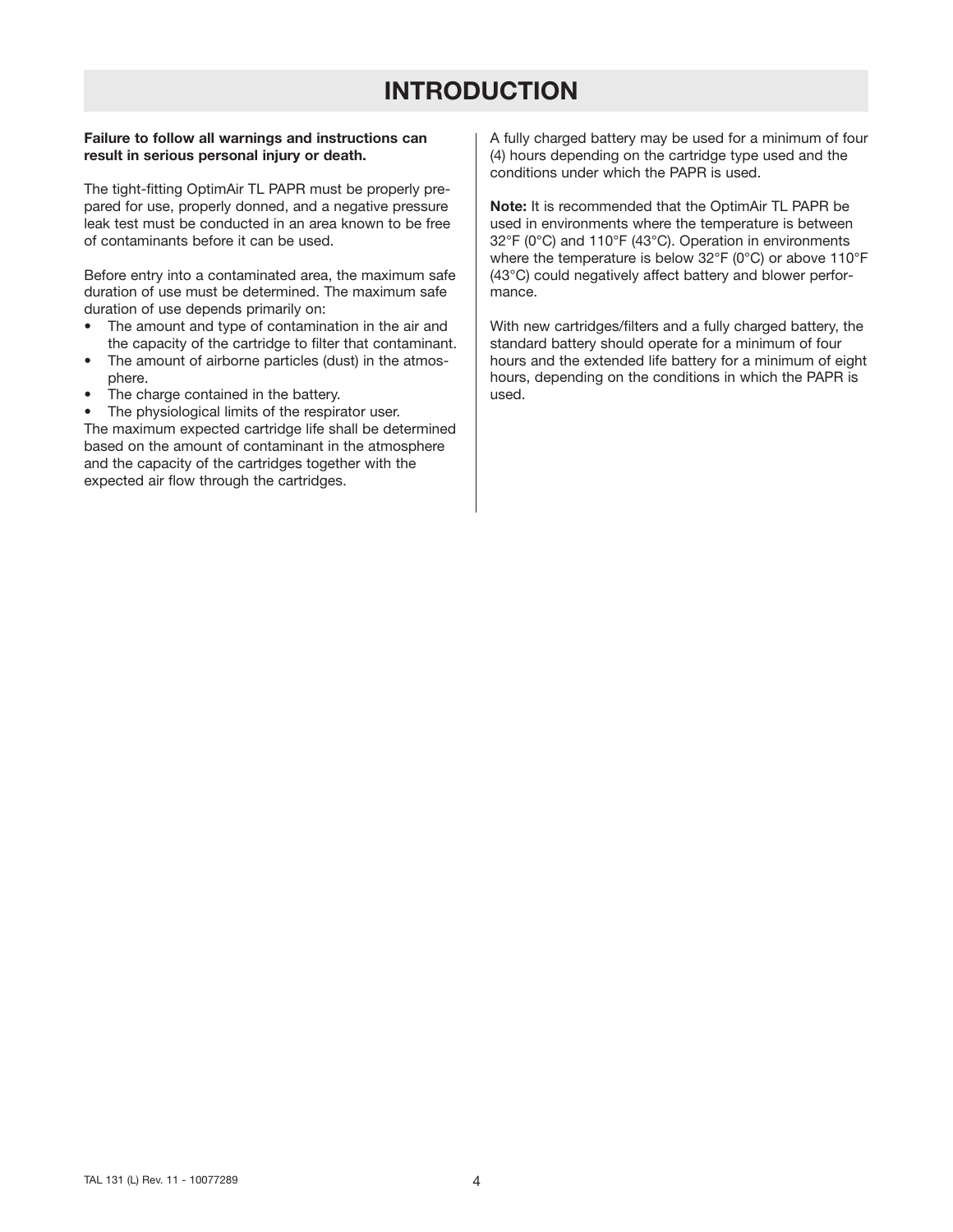## **GENERAL DESCRIPTION**

#### **DESCRIPTION**

The OptimAir TL Respirator is a blower-assisted, air-purifying respirator referred to as a Powered Air-Purifying Respirator or a PAPR.

The filtering system consists of a waist-mounted batterydriven blower assembly device and two (2) cartridges. The blower assembly contains an electric motor driving an air fan. A rechargeable 12 volt (nominal) nickel-metal hydride (NiMH) or 14.4 volt (nominal) lithium ion (Li-Ion) battery pack is inserted onto the bottom of the blower assembly. The user of the respirator breathes ambient air after the air has passed through the cartridges. The cartridges include a mechanical filter to trap airborne particles and may also include a sorbent bed of activated carbon to adsorb various gases and vapors. The chemical cartridges are approved for specific gases/vapors as noted in this user's instruction manual.

The blower assembly assists breathing by drawing air through the cartridges and delivering the purified air through a breathing tube to the respirator inlet covering (i.e. facepiece, hood, etc).

The OptimAir TL PAPR is NIOSH approved for use with MSA Tychem Hoods, OptiVizor Faceshield™ Faceshield and tight fitting facepieces noted in this user's instruction manual. Refer to the separate NIOSH Approval Label (P/N 10078677) for a complete list of approved part numbers and limitations.

#### **RESPIRATOR USE LIMITATIONS**

The respirator must not be worn in atmospheres which exceed any of the following limitations:

- 1. Maximum use concentrations (whichever is lower): a. Contaminant IDLH
	- b.1000 times the exposure limit for the contaminants present. (OptiVizor Faceshield 25 times)
	- c. 1000 ppm (parts per million) organic vapors (for organic vapor cartridges).
- 2. The limitations outlined in the applicable NIOSH approval.
- 3. Any applicable limitation contained in a standard established by a regulatory agency (such as OSHA) with jurisdiction over the wearer.
- 4. This respirator can be used for protection against a mixture of contaminants that are present simultaneously or alternately against one contaminant then another (using the same cartridges or filters) if the mixture meets the following conditions:
	- a. The cartridge/canister/filter must be approved for all contaminants present.
	- b.Particulates (dusts, mists, fumes, asbestos, and radionuclides) can be mixed with any other particulate or any gas or vapor for which the cartridge/canister is approved.

c. Contaminants present simultaneously must be below IDLH levels for the specific contaminants. If any one contaminant in the mixture exceeds the IDLH concentration then the entire mixture must be treated as IDLH and the respirator cannot be used (except for escape from particulates with appropriate filter).

#### **NIOSH Approval Information**

#### **1. Protection**

HE – High Efficiency Particulate Air Filter for Powered, Air Purifying Respirators

| <b>Purifying Protection Code</b> | <b>Protects Against</b> |                        |  |
|----------------------------------|-------------------------|------------------------|--|
| OV / AG / HE / HF                | Organic Vapor<br>OV     |                        |  |
|                                  | Chlorine                | CL                     |  |
|                                  | Chlorine Dioxide        | CD                     |  |
|                                  | Hydrogen Chloride       | НC                     |  |
|                                  | Hydrogen Sulfide        | H2S                    |  |
|                                  | <b>Sulfur Dioxide</b>   | $\overline{\text{SD}}$ |  |
|                                  | Hydrogen Fluoride       | ΗF                     |  |
|                                  | Particulate             |                        |  |
| AM / FM / AG / HE / HF           | AM<br>Ammonia           |                        |  |
|                                  | Chlorine                | CL                     |  |
|                                  | Chlorine Dioxide        | CD                     |  |
|                                  | Methylamine             | MA                     |  |
|                                  | Formaldehyde            | FM                     |  |
|                                  | Hydrogen Chloride       | НC                     |  |
|                                  | Hydrogen Sulfide        | H2S                    |  |
|                                  | <b>Sulfur Dioxide</b>   | $\overline{\text{SD}}$ |  |
|                                  | Hydrogen Fluoride       | HF                     |  |
|                                  | Particulate             |                        |  |
| Cartridge HE                     | Particulate             |                        |  |

#### **EXPOSURE LIMITS (REFERENCES)**

A listing of acceptable exposure limits from the following sources is provided in MSA's Response® Guide. Contact MSA at 1-800-MSA-2222 for information.

- American Conference of Governmental Industrial Hygienists (ACGIH)
- Occupational Safety and Health Administration (OSHA)
- National Institute for Occupational Safety and Health (NIOSH)
- American Industrial Hygiene Association (AIHA)

#### **Exposure Limits for Mixtures**

The American Conference of Governmental Industrial Hygienists (ACGIH) publishes the following information to determine the TLV of a mixture.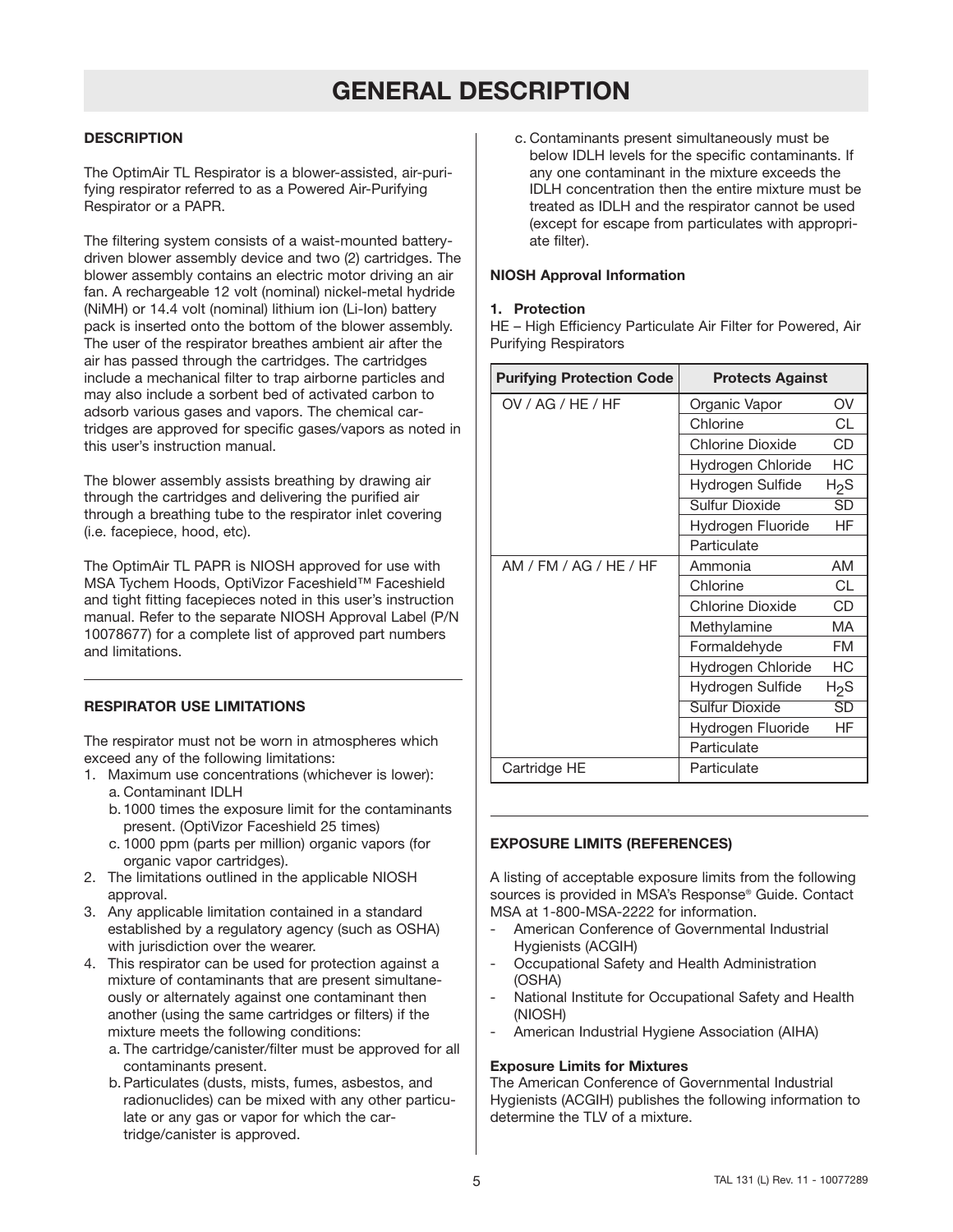## **GENERAL DESCRIPTION**

First determine the total concentration of the chemical mixture (C<sub>Mixture</sub>) from the individual contaminant concentrations  $(C_1, C_2, C_3, \ldots)$  using the following formula:  $C_{Mixture} = C_1 + C_2 + C_3 + \ldots$ 

The TLV of the mixture  $(T_{Mixture})$  is found by using the following formula where  $T_1$ ,  $T_2$ ,  $T_3$ , ... are the individual contaminant TLVs and  $C_1$ ,  $C_2$ ,  $C_3$ ,  $\dots$  are the individual contaminant concentrations:

$$
T_{mixture} = \dfrac{C_{mixture}}{\dfrac{C_1}{T_1}+\dfrac{C_2}{T_2}+\dfrac{C_3}{T_3}}
$$

Only use these equations if the contaminants present are actually mixed. Some substances do not mix and may be present separately, for example, in pockets or at different levels. In that case, the lowest TLV of the substances present must be used to determine the appropriate respirator category for protection against all contaminants present.

See MSA's *Response® Respirator Guide* for additional information.

#### **Technical Information**

Airflow: When used with the MSA battery pack, the OptimAir TL PAPR provides a constant filtered airflow of a minimum of 170 lpm to the hood and OptiVizor Faceshield, and 115 lpm to the tight fitting facepiece.

#### **Battery Pack**

Rechargeable 12 volt (nominal) nickel-metal hydride (NiMH) battery pack. (Standard Battery) Rechargeable 14.4 volt (nominal) lithium ion (Li-Ion) battery pack. (Extended Life Battery)

#### **Contents**

The OptimAir TL PAPR kit is shipped with the components listed.

**Note:** Upon receipt of the PAPR kit, inspect the contents for shipping damage and ensure all components are present.

#### **Loose Fitting Kit with Standard Battery**

- OptimAir TL PAPR Blower Assembly
- Breathing Tube Assembly
- Hood
- Decon Belt Assembly
- **Standard Battery Pack**
- Standard Battery Charger
- User's Instruction Manual

#### **Loose Fitting Kit with Extended Life Battery**

- OptimAir TL PAPR Blower Assembly
- Breathing Tube Assembly Hood
- Decon Belt Assembly
- **Extended Life Battery Pack**
- **Extended Life Battery Charger**
- User's Instruction Manual

#### **Tight Fitting Kit with Standard Battery**

- OptimAir TL PAPR Blower Assembly
- Breathing Tube Assembly Facepiece
- Decon Belt Assembly
- Standard Battery Pack
- Standard Battery Charger
- User's Instruction Manual

#### **Tight Fitting Kit with Extended Life Battery**

- OptimAir TL PAPR Blower Assembly
- Breathing Tube Assembly Facepiece
- Decon Belt Assembly
- **Extended Life Battery Pack**
- **Extended Life Battery Charger**
- User's Instruction Manual

**Note:** Cartridges and filters must be ordered separately along with tight-fitting facepieces and hoods.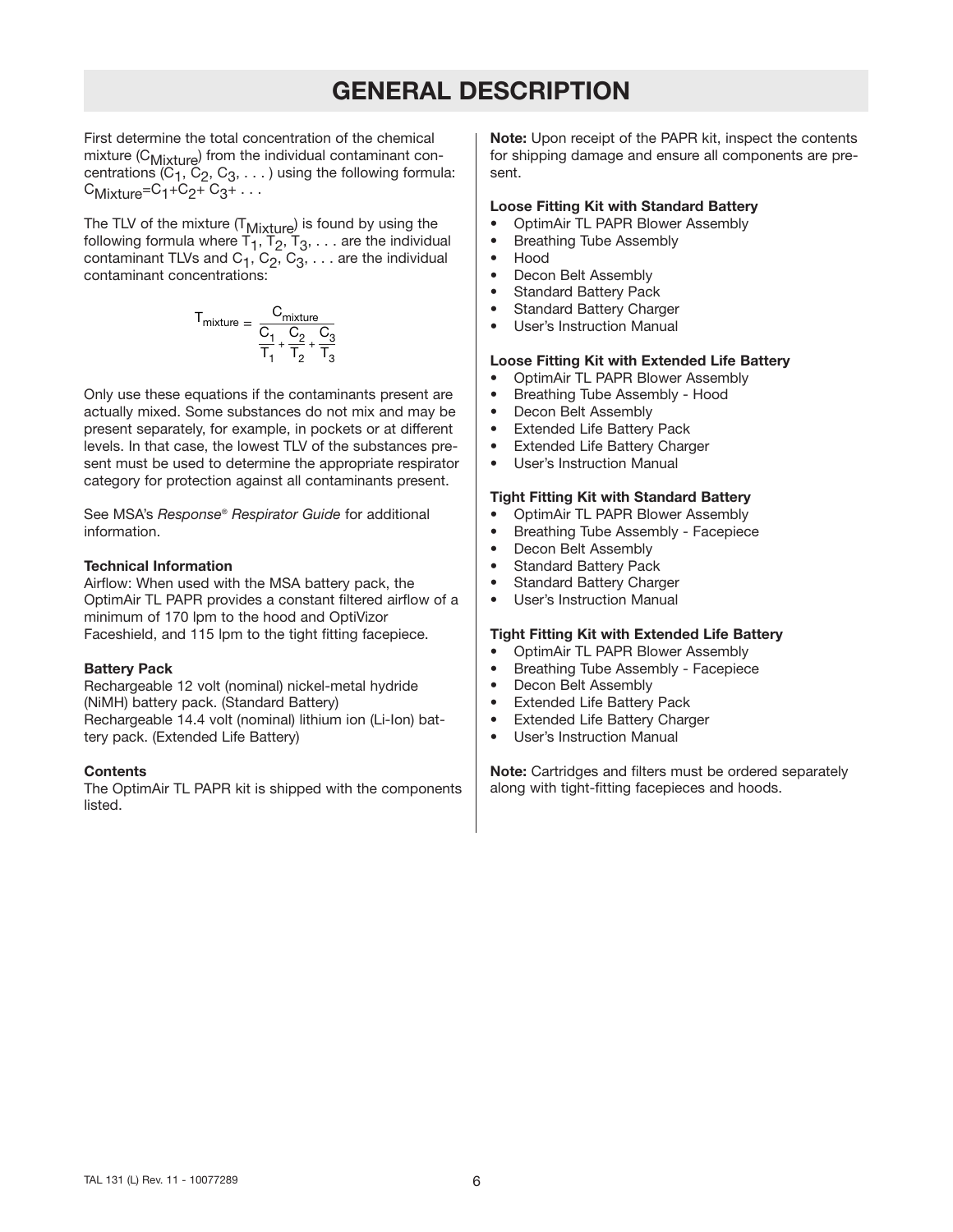#### **CHECKPOINTS BEFORE USE**

- 1. Check that all parts of the respirator are complete and undamaged. See the Inspection section for inspection procedures.
- 2. Check that the cartridge approval is appropriate and effective against the contaminant in the use environment. Always use two MSA cartridges of the same type.

#### **CHARGING THE BATTERY PACK**

The battery pack must be fully charged before the respirator is first used. Use only MSA P/N 10076110 battery charger for the standard battery pack and P/N 10076017 battery charger for the extended life battery pack. Other chargers can damage the battery due to internal wiring differences or incorrect charging rates.

**Note:** Commercially available power strips may be used with the required battery chargers to charge multiple battery packs at one time.

The standard battery pack should be stored between -4˚F to 140˚F (-20˚C to 60˚C) and the extended life battery pack should be stored between -4˚F to 122˚F (-20˚C to 50˚C). Storage temperatures exceeding this range could result in permanent damage to the battery pack. If the battery pack has been stored fully charged for more than one week, the battery pack should be charged until a full charge is indicated.

Charge the battery pack at 32°F to 104°F (0ºC to +40ºC). Charging at temperatures below this range will result in incomplete charge. Charging above the range will result in reduced cycle life.

#### **WARNING**

- **DO NOT charge the battery pack where there are explosive concentrations of combustible gases, vapors, or mists. An explosion or fire can result. Replace the charger if the cord is damaged or worn, or if the case is cracked or distorted.**
- **DO NOT use a damaged charger.**

**Failure to follow this warning can result in serious personal injury or death, or create a fire hazard.**

#### **Standard Battery**

- 1. Push the plug into the female connector.
- 2. Plug the charger into a 115-120 V, 50, 60 Hz (standard AC) outlet. The charger can be used internationally with the appropriate adapter up to 240 VAC.

3. Charge the battery pack until a full charge is indicated.

| <b>Charger LED Indications</b> |                   |  |  |
|--------------------------------|-------------------|--|--|
| <b>Condition</b>               | <b>Indication</b> |  |  |
| Rapid Charge                   | Red               |  |  |
| Charge Complete                | Green             |  |  |
| Charge Pending                 | Amber             |  |  |
| Charge Failure                 | <b>Red Flash</b>  |  |  |
| No AC or No Battery            | OFF               |  |  |

When the battery is charging, the LED will be red.

When the battery is fully charged, the LED is green. The battery can stay connected to the charger until it is needed.

If the battery is not at the proper voltage for a rapid charge the LED is amber. In this state the battery undergoes a trickle charge. Charging starts when the battery pack reaches the optimum charging voltage.

If the LED is flashing red, there is a failure. Disconnect battery pack, and unplug charger. Plug the charger back into outlet and reconnect battery pack to reset charger. If LED flashes red during any part of the charge, after it has been reset, remove the battery from service.

#### **Extended Life Battery**

- 1. Push the plug into the female connector.
- 2. Plug the charger into a 15-120 V, 50, 60 Hz (standard AC) outlet. The charger can be used internationally with the appropriate adapter up to 240 VAC.
- 3. Charge the battery pack until a full charge is indicated.

| <b>Charger LED Indications</b> |                    |  |  |
|--------------------------------|--------------------|--|--|
| <b>Condition</b>               | <b>Indication</b>  |  |  |
| Rapid Charge                   | Flash 50/50        |  |  |
| Charge Complete                | Green              |  |  |
| <b>Charge Pending</b>          | <b>Blink 10/90</b> |  |  |
| Charge Failure                 | <b>Fast Blink</b>  |  |  |
| No AC or No Battery            | OFF                |  |  |

**Note:** (50/50) means the LED is on for 50% of the cycle time and off for 50% of the cycle time. (10/90) means the LED is on for 10% of the cycle time and off for 90% of the cycle time.

When the battery is charging, the LED blinks (50/50).

When the battery is fully charged, the LED is steady green. The battery can stay connected to the charger until needed.

If the battery is not at the proper voltage for a rapid charge the LED blinks (10/90). In this state, the battery undergoes a trickle charge. The charging will start when the battery pack reaches the optimum charging voltage.

If a fast blink of the LED occurs, there is a failure. Disconnect the battery pack, and unplug the charger. Plug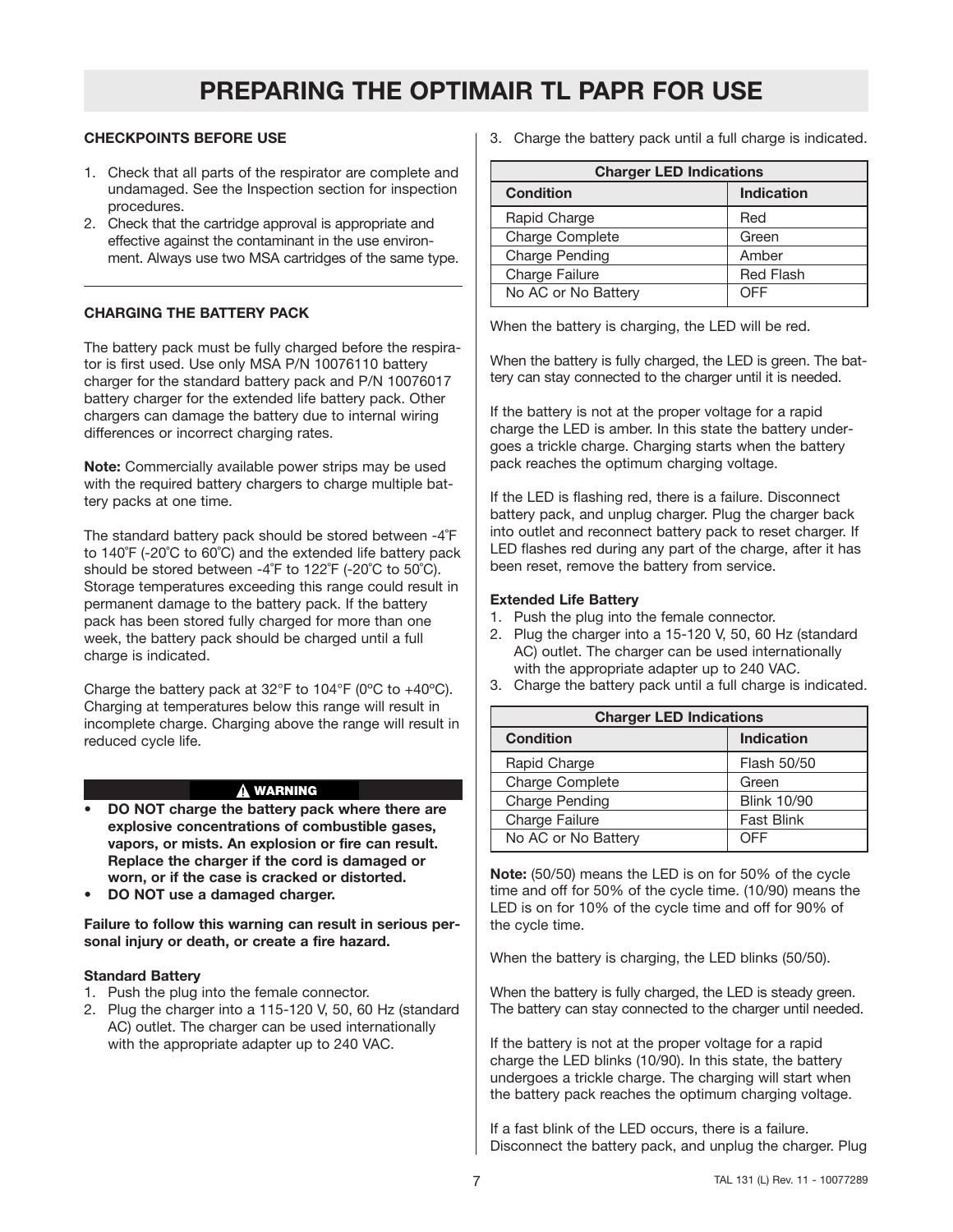the charger back into outlet and reconnect battery pack to reset charger.

Note: If a fast blink of the LED occurs during any part of the charger, after the charger has been reset, remove the battery from service.

**Note:** For optimal battery cycle life, follow the charging, storage and use conditions specified in this manual.

#### **INSTALLING THE BATTERY PACK INTO THE BATTERY COMPARTMENT OF THE BLOWER ASSEMBLY**

#### **WARNING**

**DO NOT use any battery which shows signs of damage, such as bulging, swelling, leaking fluid, or a cracked housing. Failure to follow this warning can result in serious personal injury or death.**

- 1. The kidney shaped battery can only be properly installed in one orientation.
- 2. Slide the fixed tab end of the battery into the slot and push the contact end in until it snaps into place.



3. The OptimAir TL PAPR will not operate properly if the battery is not installed correctly.

#### **INSTALLING THE PROTECTIVE COVER**

**Note:** For use with decon waist belts only. DO NOT use the protective cover with the Comfort Belt.

- 1. Slide the protective cover over breathing tube and motor blower unit. (It may be helpful to turn on the motor blower during this step.)
- 2. Push cover openings over cartridge receptacles.
- 3. Attach cartridges as instructed in the "Installing the Cartridges" section of this manual.
- 4. Lift edges of protective cover openings over cartridge bases and seal with tape.

#### **WARNING**

**DO NOT allow the protective cover, or any object, to interfere with the cartridge o-ring and receptacle sealing surface or an airtight seal will not be achieved.**

#### **Failure to follow this warning could result in serious personal injury or death.**

- 5. Cut protective cover tube to desired length and seal to breathing tube connector with tape.
- 6. Thread Decon belt through the slits in the protective cover and the loops on the blower assembly.
- 7. Fold and tape bottom of cover.

#### **INSTALLING THE CARTRIDGES**

Ensure the optional cartridge receptacle plugs are removed.



#### **WARNING**

**Two new MSA cartridges of the same type must be installed before each use. Refer to the NIOSH Approval Label for approval information. Failure to follow this warning can result in serious personal injury or death.**

#### **WARNING**

**DO NOT reuse combination cartridges. Combination cartridges are intended for one time use only. Failure to follow this warning can result in serious personal injury or death.**

**Note:** Cartridges are considered to be in service when they are removed from their packaging.

**Note:** Black gaskets are assembled into each OptimAir TL cartridge. Ensure the gaskets are installed before using the cartridges. Do not attempt to remove gaskets from cartridges, this could tear or damage the gasket.



#### **WARNING**

**DO NOT use a OptimAir TL PAPR blower with one or both of the cartridges damaged or missing. Failure to follow this warning can result in serious personal injury or death.**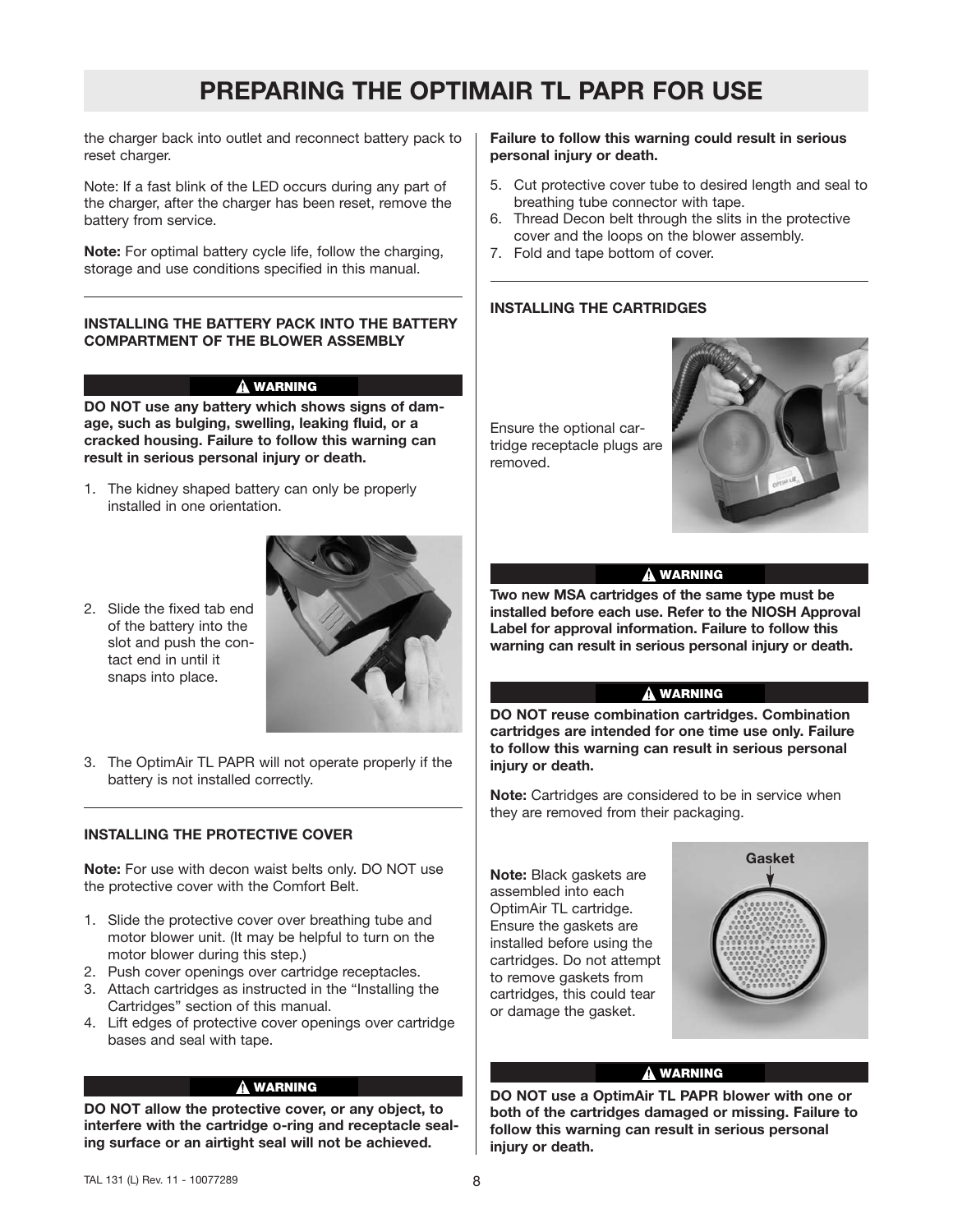- 1. Remove both cartridges from their packaging.
- 2. Inspect the cartridges to be sure that they are not damaged and the gaskets are present.
- 3. To ensure proper attachment and prevent cross threading, carefully attach both cartridges by using the following procedure:
	- a. Place the unit on a flat surface with the cartridge receptacles facing up
	- b.Ensure the optional cartridge receptacle plugs are removed



- c. Set the cartridge in place on top of the cartridge receptacle
- d.Turn the cartridge counter-clockwise until it drops into position
- e. Turn the filter clockwise until the cartridge is snug
- f. Hand-tighten only

#### **WARNING**

**DO NOT cross-thread the cartridges. Cross-threading may result in leakage that may expose the user to substances resulting in serious personal injury or death.**

#### **OPTIONAL ACCESSORY**

#### **Attaching the Spark Covers (Recommended for use in spark environments)**

**Note:** The spark cover should only be used with the Extended Life Battery (P/N 10076109)

- 1. Remove the cartridges and spark covers from the packaging.
- 2. Attach the cartridges to the PAPR.
- 3. Once the cartridge is attached, align the feet of the spark cover with the inlet hole of the cartridge.



4. Grasp the outside of the cartridge, and twist and push on the spark cover. The spark cover will snap in place.



- 5. To remove the spark cover, gently squeeze the outside of the cover, twist, and pull the spark cover off.
- 6. Check the spark cover before each use to ensure no sparks have created holes or warped the part. If holes are created or the part is warped, replace the spark cover with a new one.

#### **INSTALLING THE WAISTBELT AND OPTIONAL SHOULDER STRAP**

#### **Decon Belt with Cam Buckle**

Thread the belt through the two belt loops on the back of the blower assembly.

#### **Decon Belt with Side Release Buckle**

- 1. Note the lacing path of the belt through the male buckle.
- 2. Remove the male buckle and keeper loop from the end of the belt.
- 3. Thread the belt through the two belt loops on the back of the blower assembly.
- 4. Replace the keeper loop and lace the male buckle back onto the belt.

#### **Comfort Belt**

**Note:** Adjust the belt for proper fit prior to installation.

- 1. Thread the belt through the belt loop on the back of the blower assembly.
- 2. Thread the belt through the loop on the back of the comfort belt.
- 3. Thread the belt through the second belt loop on the back of the blower assembly.
- 4. Thread the belt through the slide on the comfort belt.

#### **Optional Shoulder Strap (use only with Comfort Belt)**

- 1. Flip the back of the buckle to open the clip.
- 2. Clip one end of the shoulder strap near the back of the belt on the right side.
- 3. Clip the other end of the shoulder strap near the front of the belt on the left side.
- 4. Adjust the length so the waistbelt is positioned properly on the lower back.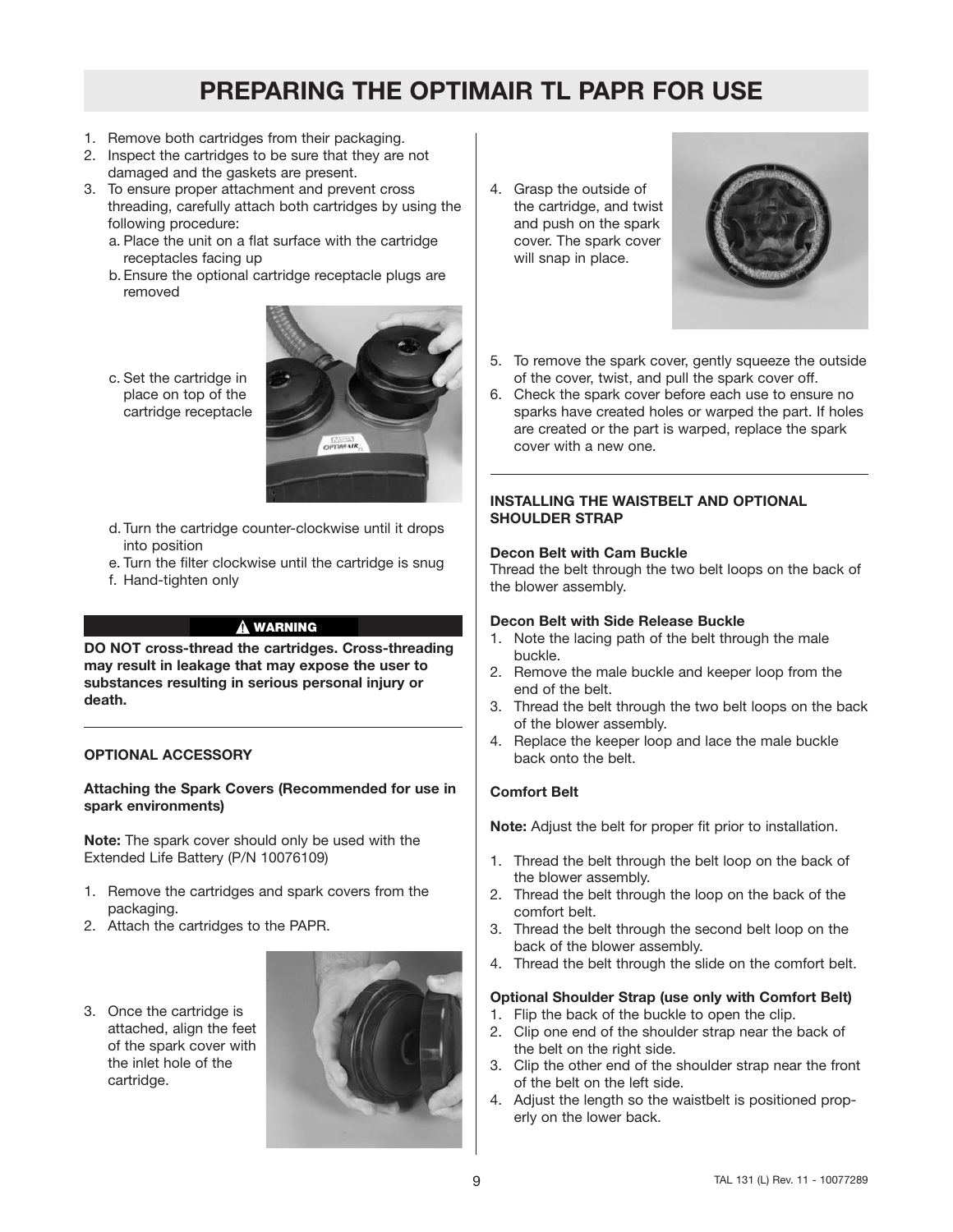### **INSTALLING THE BREATHING TUBE**

#### **Attaching the Breathing Tube assembly to the Blower**

1. Inspect the o-ring in the breathing tube inlet. If the o-ring is damaged, missing, or the breathing tube is difficult to install, replace the o-ring. Reorder PN 10085084 (Pack of 10).



2. Attach the breathing tube inlet to the blower outlet connection by aligning the marks on the bayonet fitting and turning the breathing tube to align the arrow on the unit to the second mark on the breathing tube.



3. Ensure that the bayonet flange is positioned properly.

#### **Attaching the Breathing Tube (P/N 10082281) to OptiVizor Faceshield**

Remove gray locking nut from threaded end of hose. Insert the hose into the air inlet hole in the back of the OptiVizor Faceshield located just above the ratchet adjusting knob. Reach inside the vizor and secure the gray locking nut to the threaded end of the hose.



#### **Attaching the Breathing Tube Assembly to the Tychem Hoods**

There are two methods (locking clamp, threaded connector) of attaching the breathing tube assembly to Tychem material hoods. Breathing tube assembly (P/N 10049631 and 10082281) may be used with the Tychem Hoods. P/N 10082281 is approximately 4" longer than P/N 10049631.

**Note:** Ensure the hood and components are not torn or damaged.

#### **Using the Locking Clamp Method**

1. Note the smooth, gray section at the end of the breathing tube. This is the part of the breathing tube that the locking clamp will be attached to.



2. Slide the breathing tube into the hose inlet on the back of the hood approximately 3 ½ inches from the hose end.



#### A WARNING

**Failure to place the breathing tube far enough into the hood inlet may result in reduced airflow which can result in serious personal injury or death.**

- 3. Once the breathing tube is in position, place the locking clamp around the hood and breathing tube.
- 4. Determine where the smooth, gray section of the breathing tube is, and tighten the locking clamp in this location.
- 5. Squeeze the locking clamp until it cannot be tightened further.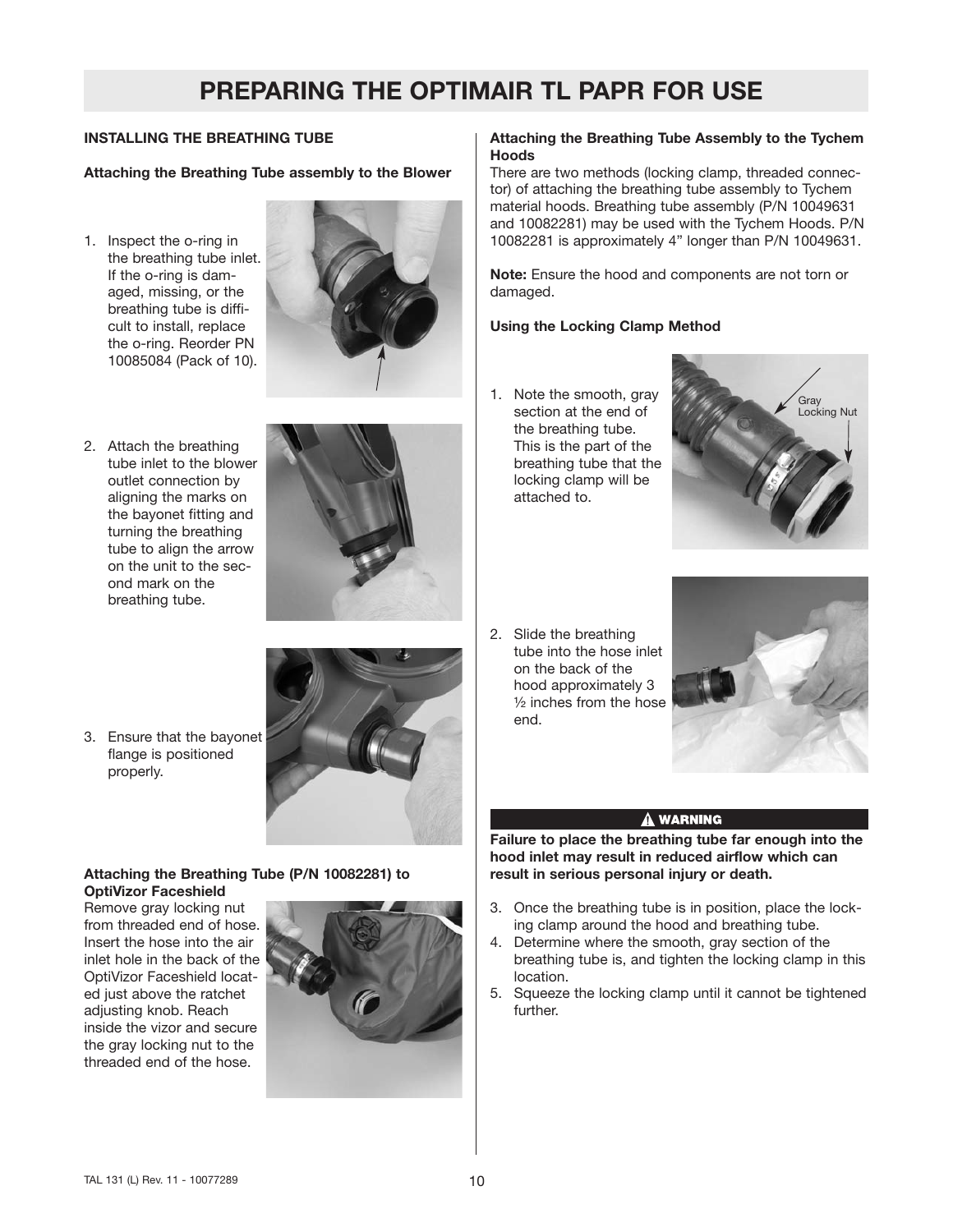#### **Using the Threaded Connector Method**

1. Remove the gray locking nut (shown above) that is screwed onto the end of the hose. It will not be needed for use with loose fitting hoods. This nut is used for attaching the hose to the OptiVizor Faceshield.



- 2. Install the flat gray rubber washer provided onto the threaded end of the breathing tube.
- 3. Connect the breathing tube to the hood by threading the breathing tube into the threaded hood connector. Tighten the connection by turning the threaded hood connector nut with a ratcheting motion, releasing the threaded connector after each turn, until the connection is hand tight. Avoid twisting or kinking the hood by releasing the nut after each turn.





4. The threaded hood connection is designed to swivel. Adjust the orientation of the breathing tube so that it will not twist or kink the hood during use.



#### **INSTALLING THE OPTIONAL HOOD LENS COVER**

- 1. Peel protective backing stickers from the ends of the hood lens cover.
- 2. Ensure the hood lens is in the curved position.
- 3. Insert one hand into the hood behind the lens.
- 4. Press the hood lens cover onto the lens.

#### **Attaching the Breathing Tube to the OptiVizor Faceshield**

- 1. Unthread the nut from the end of the hose.
- 2. Insert the hose through the opening on the back of the visor.
- 3. Reinstall the nut from the inside of the visor.

**Note:** Only breathing tube assembly part number 10082281 may be used with the OptiVizor Faceshield.

#### **Attaching the Breathing Tube to the Facepiece**

Connect the threaded hose end to the facepiece fitting by using a ratcheting motion until the connection is hand-tight.

#### **Attaching the Breathing Tube to the OptiVizor Faceshield**

- 1. Unthread the nut from the end of the hose.
- 2. Insert the hose through the opening on the back of the visor.
- 3. Reinstall the nut from the inside of the visor.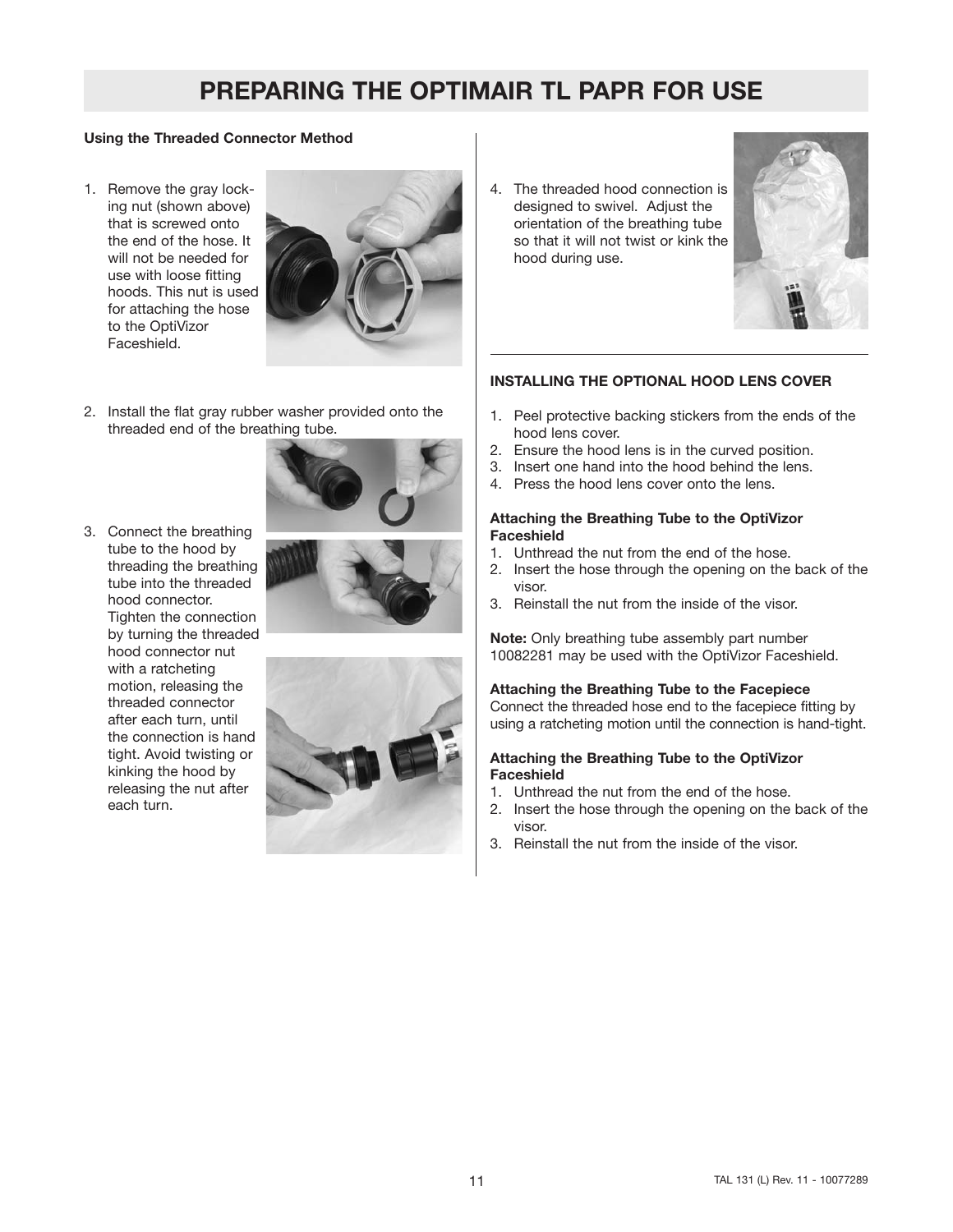| <b>NOTES</b>                  |
|-------------------------------|
|                               |
|                               |
|                               |
|                               |
|                               |
|                               |
|                               |
|                               |
|                               |
|                               |
|                               |
|                               |
|                               |
|                               |
|                               |
|                               |
|                               |
| $\overline{\phantom{0}}$      |
| -                             |
| $\overline{\phantom{0}}$      |
| -                             |
| $\sim$ $\sim$                 |
| $\overline{\phantom{0}}$<br>- |
|                               |
|                               |
|                               |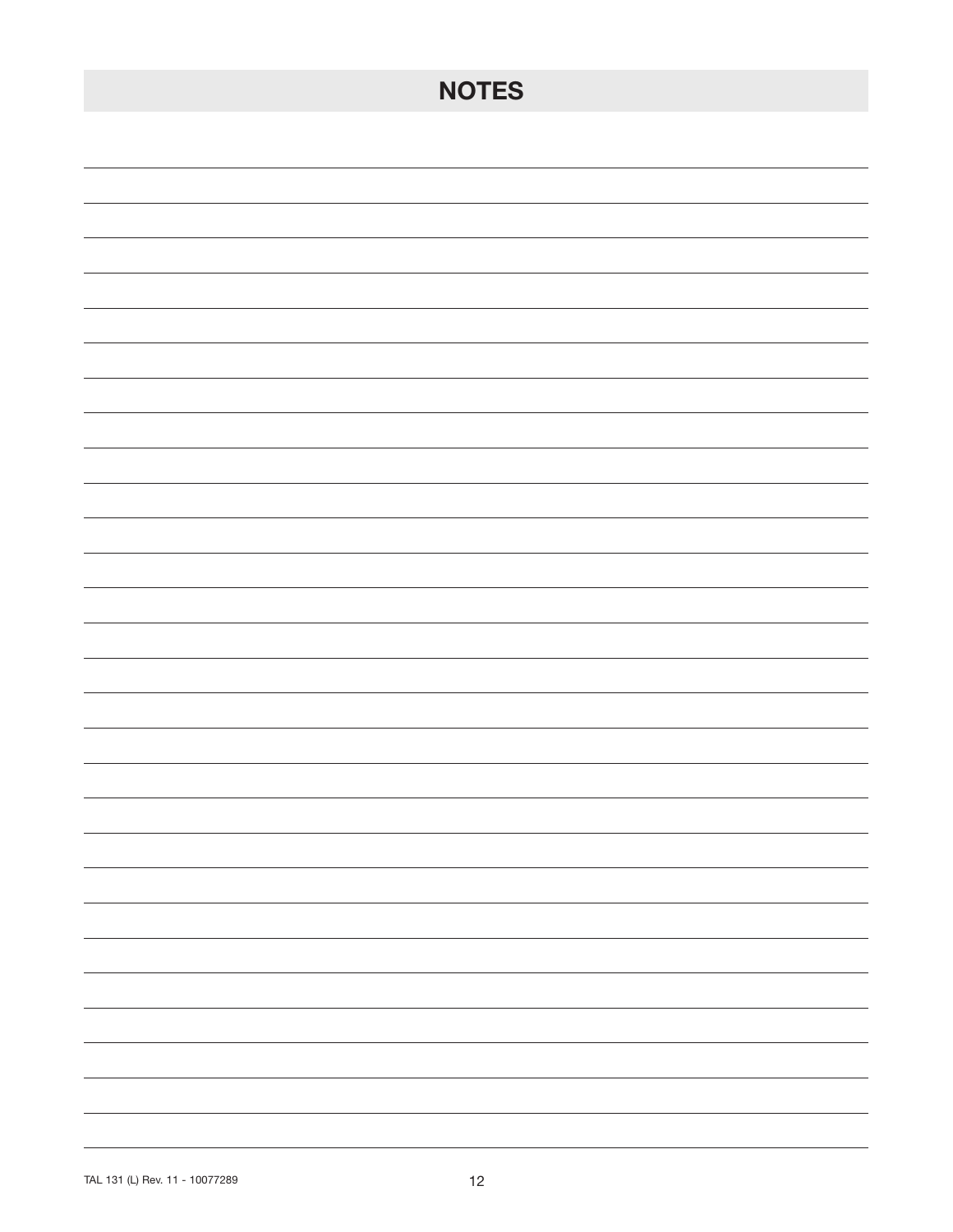#### **DONNING**

#### A WARNING

**Donning and doffing must be done in an area known to be free of contaminants. The user must have practiced this procedure before attempting to use the respirator for respiratory protection. Failure to follow this warning can result in serious personal injury or death.**

#### **Audible and Visible Alarms**

The OptimAir TL PAPR is equipped with audible and visible alarms that indicate low battery voltage and improper air flow.

#### **Battery Indicator**

The battery indicator will display the general state of the charge of the battery.

When the battery voltage drops below minimum allowable voltage, the OptimAir TL will notify the user with audible (double continuous beep) and visible warnings. The unit will continue to alarm for approximately 15 minutes or until it is shut off. After 15 minutes the unit will shut off



to avoid over discharging and damage to the battery.

#### **Flow Indicator**

The OptimAir TL PAPR continuously monitors the RPM of the motor. RPM is indicative of the airflow generated by the blower. If the RPM is too low or too high the user is warned by an audible (single continuous beep) and visible alarm. The unit will continue to alarm until the issue is addressed or the unit is shut off.

The flow alarm may be triggered by a restriction in the flow path of the respirator system. Restrictions can be due to clogged filters, blockage of the cartridge inlets, or a restriction in the air inlet of a loose fitting hood. A flow alarm can also be caused by a hose connection that is not fully engaged or one that is installed incorrectly.



#### **Donning the Blower Assembly**

Follow the instructions that correspond with the hood being used when donning the PAPR hood.

- 1. Examine the breathing tube assembly to verify that it is properly tightened to the hood, OptiVizor Faceshield, or facepiece and the blower assembly.
- 2. Examine the cartridges to verify that they are properly installed to the blower assembly.



- 3. Turn the unit ON to confirm that the battery is properly installed and the blower assembly is working. Do this by pressing the ON/OFF button and holding for one to two seconds.
- 4. Turn the unit off by pressing and holding the ON/OFF button for 3-4 seconds.
- 5. Don the waistbelt and the blower assembly with the OptimAir TL PAPR blower outlet located at the top of the unit. The unit may be worn on the hip or the small of the back.
- 6. Fasten the buckle and adjust the waistbelt.

**Note:** Ensure the belt is properly tightened so that the OptimAir TL PAPR blower does not fall off or slide down the body during use.



**Note:** Protective clothing, the V-Gard Cap or the OptimAir TL suspension, if used, must be arranged so that it does not interfere with the fit of the hood or restrict airflow to the cartridges.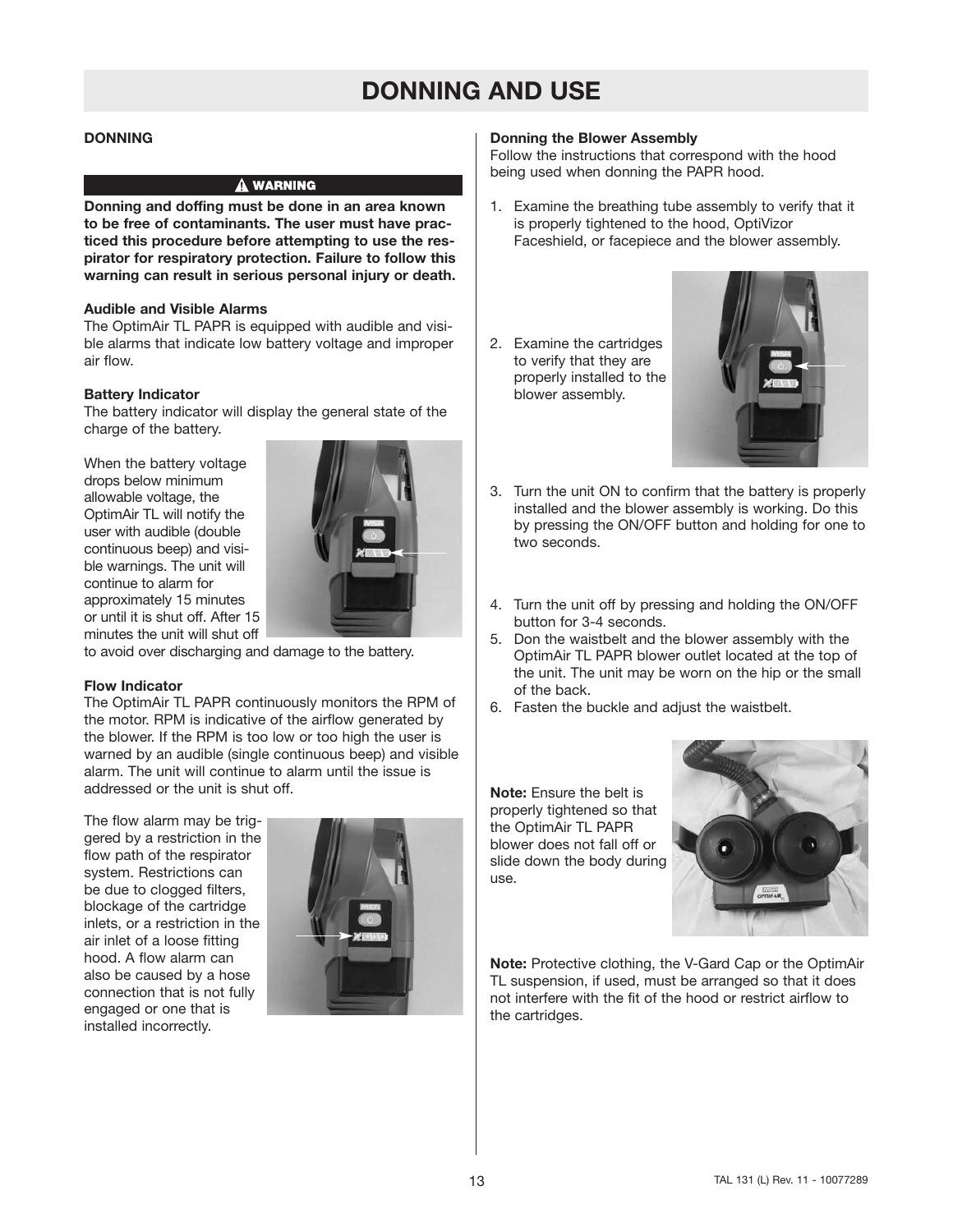#### **Donning the PAPR Hood**

- 1. Turn on the PAPR blower motor. Let air flow through the unit for a few seconds
- 2. Using both hands spread the opening of the hood apart.



- 3. Pull the hood over the head.
- 4. As the hood is pulled down, ensure the suspension sits on the head, if the hood with suspension is being worn.



**Note:** MSA recommends use of a buddy system to check for proper hood donning.

- 5. When using a single bib hood, the knit collar must contact the wearer's skin. When using a double bib hood, ensure the inner bib is tucked in completely. If necessary, use the buddy method to ensure proper donning.
- 6. Once the hood is donned, use a buddy to check the hood inlet to make sure it is straight and not twisted. There should be no kinks in the hood inlet when the breathing tube is connected.



#### A WARNING

**Kinks in the hood inlet fabric may result in reduced airflow which can result in serious personal injury or death.**

**Adjusting the hood suspension (when applicable)** If the hood suspension sits too high or too low on your head, the crown strap must be adjusted.

1. Remove the suspension from the hood by taking apart the Velcro material at the three attachment points.



- 2. Adjust the crown strap by undoing the Velcro material on the strap and reconnecting it either tighter or looser. Try on the suspension.
- 3. If it still does not fit properly, repeat step 2.



#### **Adjusting the headband**

1. To loosen the headband, squeeze the 1- Touch® buckle and slide the headband apart.



2. To tighten the headband, squeeze the two tabs together to slide the headband together.

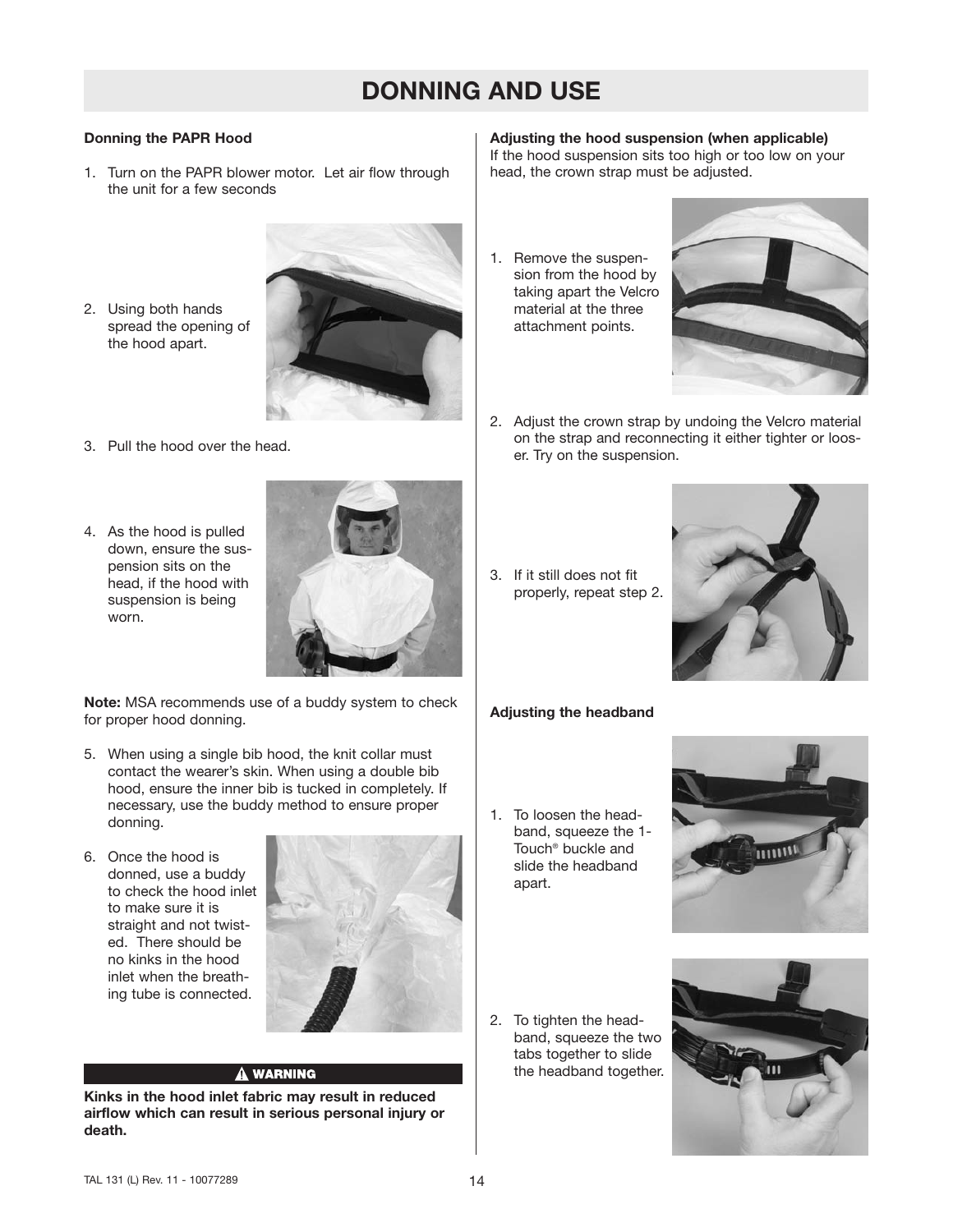3. Once the headband is adjusted to the proper size, replace in the hood.

#### **Installing the suspension (when applicable)**

1. Spread the neckseal opening apart and put the suspension back into the hood.



- 2. Line up the center suspension connector with the seam in the center of the hood. If necessary, look through the lens to align the parts.
- 3. Push the suspension firmly into the hood to connect the Velcro attachments.
- 4. Once the center suspension connector is in position, attach each side connection the same way. Push the suspension firmly into the hood to connect the Velcro attachments.



#### **Donning the Hood with V-Gard® Cap (when applicable)**

**Note:** The V-Gard Cap may be used as the suspension for PAPR hoods that require a suspension. The V-Gard Cap must be used with the OptimAir TL Hood with V-Gard Fastener Kit (P/N 10089665)

- 1. Remove the standard suspension from the PAPR hood and set aside.
- 2. Locate the two flanges on the front of the V-Gard cap.



3. Remove the backing from the adhesive loop fastener. Place the fastener on the flange, lining up the fastener with the front and bottom edges of the flange.



**Note:** Repeat this step for both sides of the V-Gard cap.

- 4. Place the V-Gard cap inside the PAPR hood. Line up the back ends of the loop fastener strip on the V-Gard cap with the ends of the hook fastener on the inside of the hood. Press firmly to fasten the V-Gard cap to the V-Gard hood.
- 5. Don the hood and ensure that the V-Gard is fitted properly inside the hood. If fitted improperly, remove the hood and repeat step 5.
- 6. Once the hood is donned, use a buddy to check the hood inlet to make sure it is straight and not twisted. There should be no kinks in the hood inlet when the breathing tube is connected.

**Note:** When properly installed, the PAPR Hood with the V-Gard cap will function similarly to the PAPR hood with standard suspension.

#### **DONNING THE OPTIVIZOR FACESHIELD**

**Note:** The OptiVizor Faceshield is shipped with a protective film on the lens. Remove this film before donning the OptiVizor Faceshield.

- 1. Push the suspension adjustment knob in and counterclockwise to loosen the headband.
- 2. Ensure the gray fabric is flat up aginst the crown strap.
- 3. Pull the visor up and don the headband.
- 4. Push the suspension adjustment knob in and clockwise to tighten the headband.
	- a. Ensure the headband fits across the forehead.
	- b.If the headband sits too low or too high remove the visor and adjust the crown strap for size.
- 5. Pull the visor down and arrange the elastic face seal under the chin.
	- a. Ensure the elastic seal fits snugly around the face for a comfortable, gapless fit.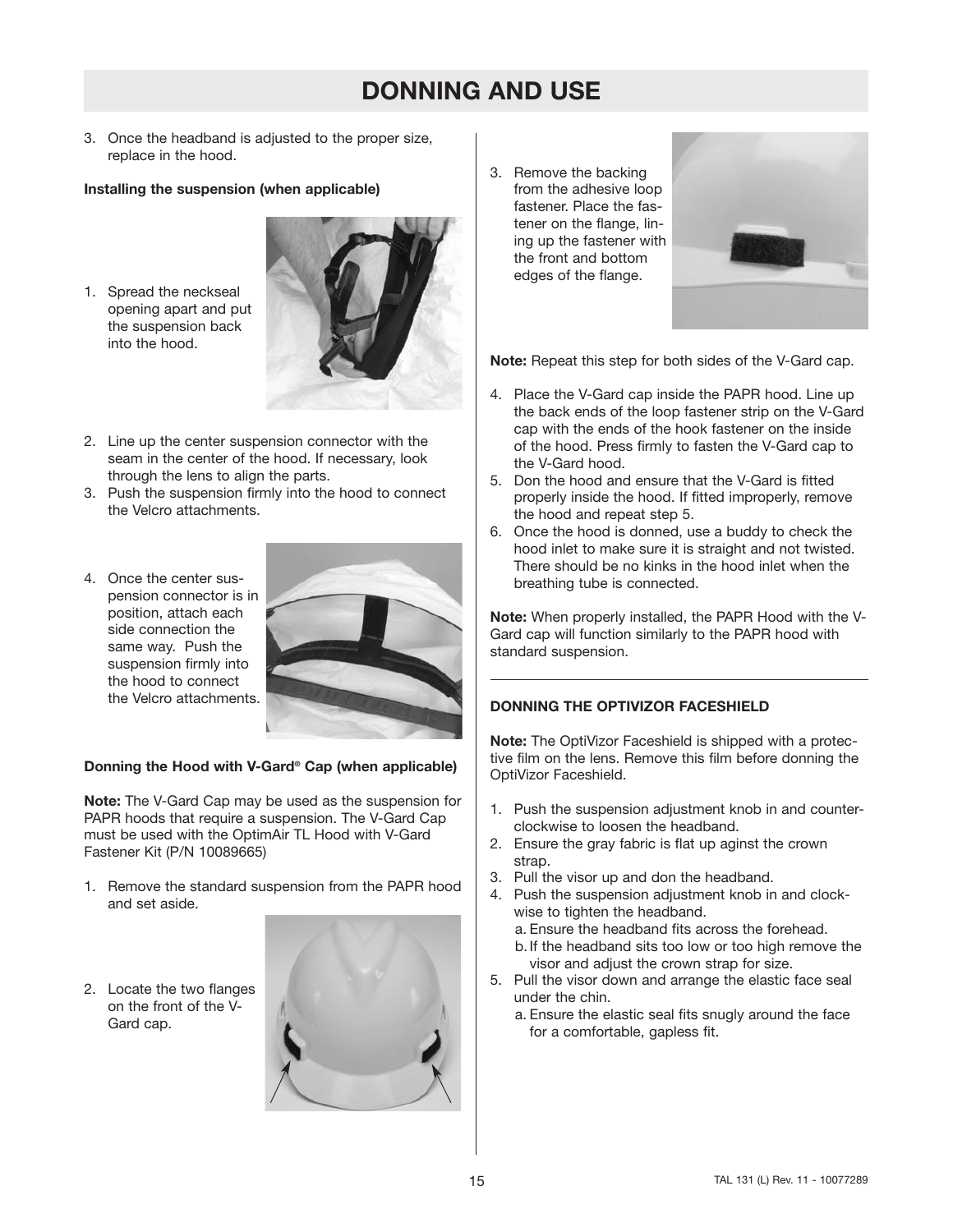6. Once the OptiVizor Faceshield is donned, ensure the breathing tube is not twisted by rotating the hose/visor connection.

#### **DONNING THE TIGHT-FITTING FACEPIECE**

Refer to the facepiece user instructions for facepiece donning and negative pressure seal test instructions.

| <b>Facepiece</b>                   | <b>User Instruction Part Number</b> |  |  |
|------------------------------------|-------------------------------------|--|--|
| Advantage® 3100 Facepiece 10028994 |                                     |  |  |
| Advantage 4100 Facepiece 10073772  |                                     |  |  |
| Ultra Elite® Facepiece             | 10050775                            |  |  |

#### **USING THE OPTIMAIR TL PAPR**

- 1. Turn the blower on by depressing and holding the ON/OFF button for 1-2 seconds.
- 2. When the unit is turned on, listen for a series of beeps and observe that the LED lights on the unit illuminate. If the unit does not beep or the lights fail to illuminate, the unit should be checked by authorized personnel prior to use.
- 3. Follow the instructions and properly don the hood, OptiVizor Faceshield, or facepiece.
- 4. Wait four minutes to ensure that the unit has calibrated itself properly.
- 5. The work zone may now be entered.

**Note:** If the hood lens cover is contaminated, peel the outermost layer away by pulling on the outermost tab and tearing it at the perforated edges.

#### **WARNING**

- **Immediately leave the contaminated area if the airborne contaminant is detected by odor, taste, eye irritation, or if any discomfort is felt during use.**
- **If air flow is noticeably decreased or stops completely, leave the contaminated area immediately.**
- **If the battery compartment becomes hot to the touch, leave the contaminated area and turn the unit off immediately, decontaminate if necessary, and check the respirator.**
- **The low battery alarm sounds and/or flashes when there are approximately 15 minutes of service time remaining. Leave the contaminated area immediately if the low battery alarm activates.**
- **A decontamination procedure for the user and the protective equipment must be developed and implemented.**
- **Once the user leaves the contaminated area, he or she must enter the decontamination area and follow the set decontamination procedure.**
- **Once the user and the protective equipment have been decontaminated, properly dispose of affected equipment as required by federal, state and/or local laws.**
- **Leave the motor blower on. Do not breathe through the respirator for long periods of time with the motor-blower shut off. With the blower off, carbon dioxide can concentrate in the hood.**

**Failure to follow the above warnings can result in serious personal injury or death.**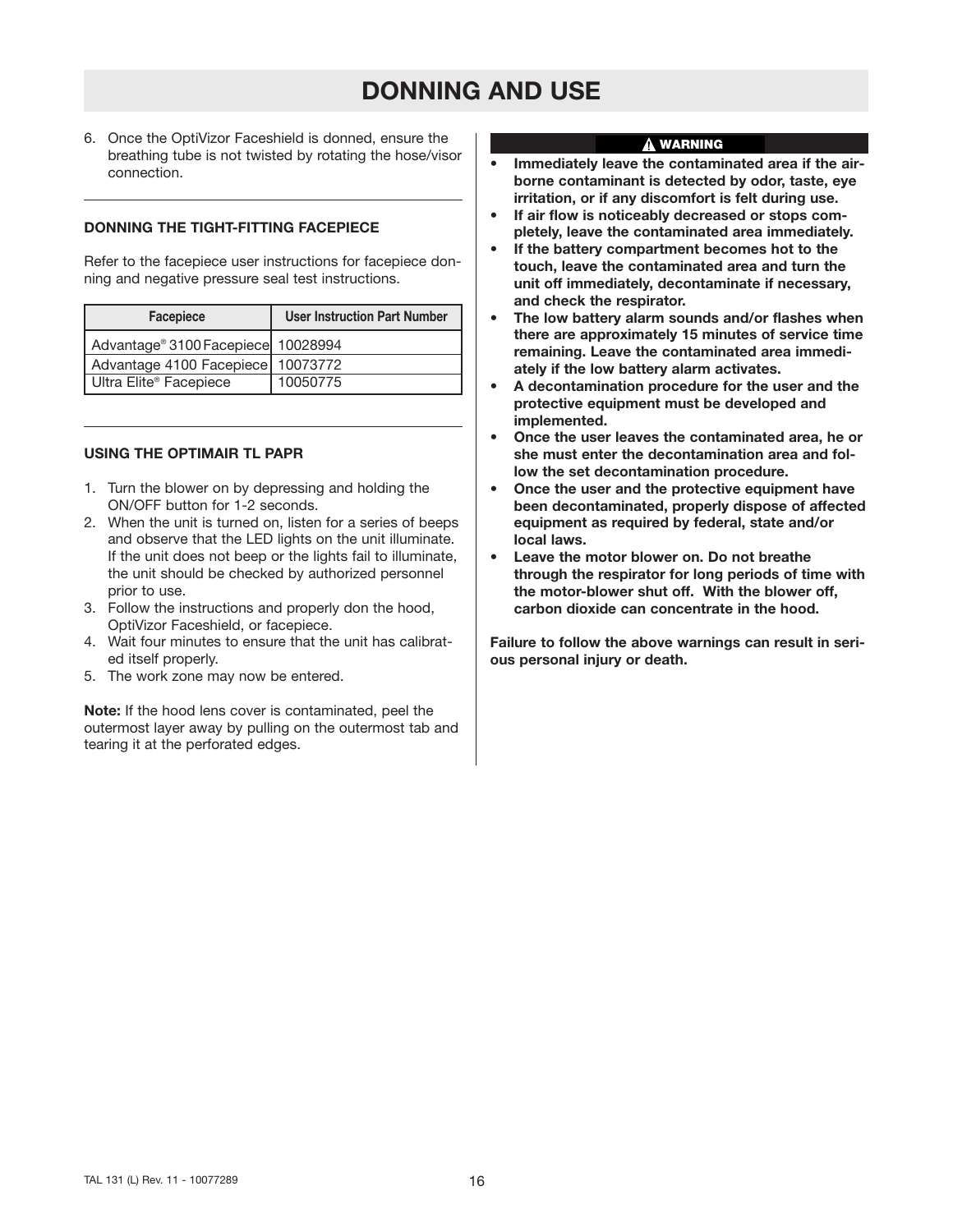## **REMOVING THE RESPIRATOR**

**Note:** Turn the unit OFF by holding the ON/OFF button down for three to four seconds.

#### **DECONTAMINATION**

#### **WARNING**

**DO NOT remove respirator until respirator and protective clothing are decontaminated; otherwise, exposure to contaminants may result. Follow decontamination and disposal procedures established by appropriate authorities. Failure to follow this warning may result in serious personal injury or death.**

Once the protective equipment has been decontaminated, proper disposal of affected equipment must be performed. Disposal is to be performed as required by federal, state, and/or local laws.

When conditions are safe to remove and handle the respirator, the hood, OptiVizor Faceshield, or facepiece may be removed and the unit can be turned off. Accessories/components (belt, cartridges etc) can be removed at that time.

#### **WARNING**

**DO NOT reuse the cartridges. Cartridges are considered to be in service when they are removed from their packaging. Cartridges are intended for one time use only and must be disposed of upon termination of use. Failure to follow this warning can result in serious personal injury or death.**

#### **Removing the Battery**

1. Press the lock button on the side of the battery and lift the battery out of its slot.



2. Rechargeable batteries can be recharged according to the instructions on the battery label and the Charging the Battery Pack section of these user instructions.

#### **WARNING**

**The standard rechargeable battery can be charged by MSA battery charger P/N 10076110 ONLY. Extended life batteries can be charged by MSA battery charger P/N 10076107 ONLY. Failure to follow this warning can result in serious personal injury or death.**



#### A CAUTION

**DO NOT dispose of batteries as ordinary trash. Follow the instructions included in the Disposal of Cartridges and Batteries section.**

1. Clean, inspect, and prepare the OptimAir TL PAPR for the next use.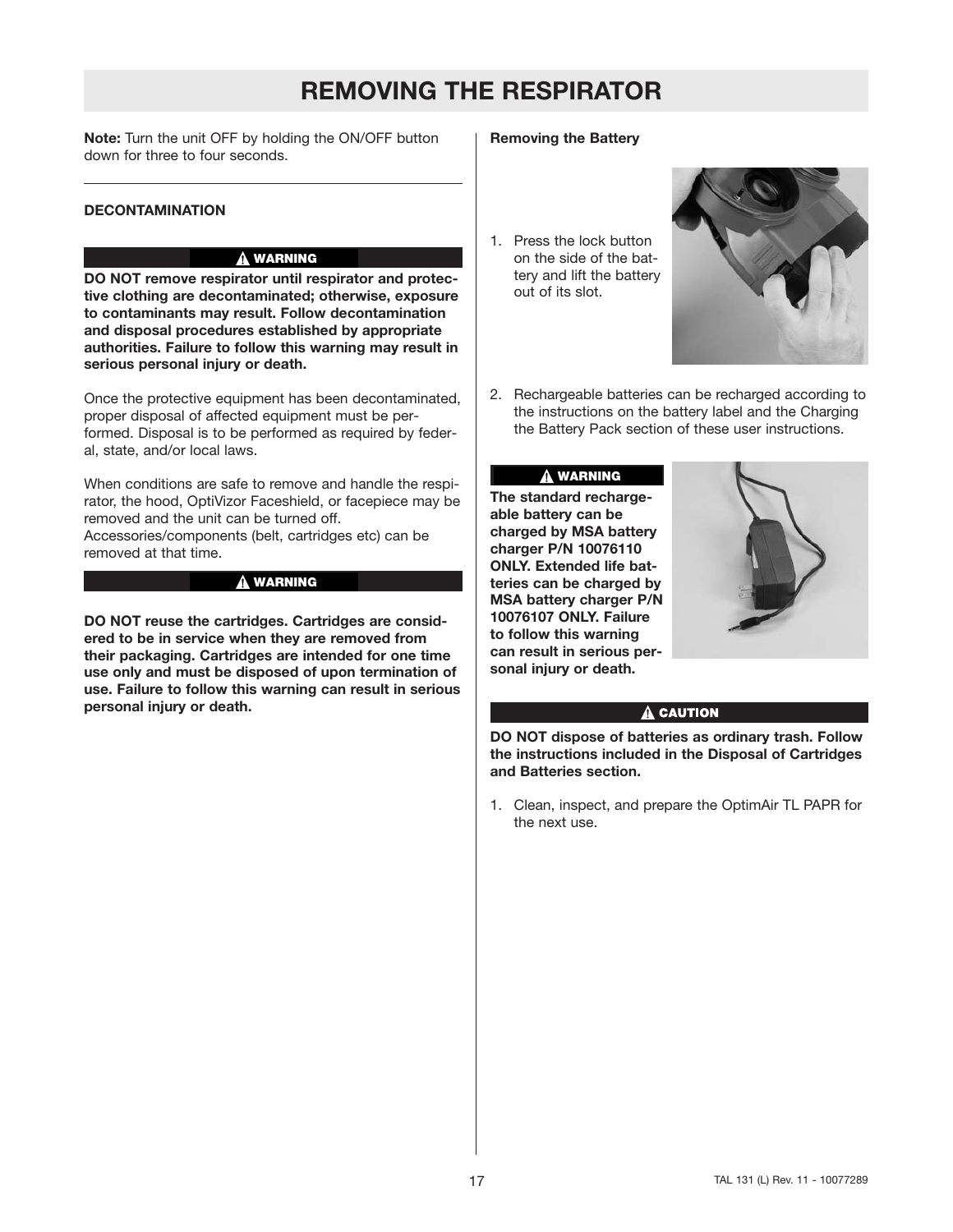| <b>NOTES</b>                                                                                                                                                                                                                                                                                                                                                                                                                                                               |
|----------------------------------------------------------------------------------------------------------------------------------------------------------------------------------------------------------------------------------------------------------------------------------------------------------------------------------------------------------------------------------------------------------------------------------------------------------------------------|
|                                                                                                                                                                                                                                                                                                                                                                                                                                                                            |
|                                                                                                                                                                                                                                                                                                                                                                                                                                                                            |
|                                                                                                                                                                                                                                                                                                                                                                                                                                                                            |
|                                                                                                                                                                                                                                                                                                                                                                                                                                                                            |
|                                                                                                                                                                                                                                                                                                                                                                                                                                                                            |
|                                                                                                                                                                                                                                                                                                                                                                                                                                                                            |
|                                                                                                                                                                                                                                                                                                                                                                                                                                                                            |
|                                                                                                                                                                                                                                                                                                                                                                                                                                                                            |
|                                                                                                                                                                                                                                                                                                                                                                                                                                                                            |
|                                                                                                                                                                                                                                                                                                                                                                                                                                                                            |
|                                                                                                                                                                                                                                                                                                                                                                                                                                                                            |
|                                                                                                                                                                                                                                                                                                                                                                                                                                                                            |
|                                                                                                                                                                                                                                                                                                                                                                                                                                                                            |
|                                                                                                                                                                                                                                                                                                                                                                                                                                                                            |
|                                                                                                                                                                                                                                                                                                                                                                                                                                                                            |
|                                                                                                                                                                                                                                                                                                                                                                                                                                                                            |
|                                                                                                                                                                                                                                                                                                                                                                                                                                                                            |
| $\overline{\phantom{0}}$                                                                                                                                                                                                                                                                                                                                                                                                                                                   |
| -<br>-                                                                                                                                                                                                                                                                                                                                                                                                                                                                     |
| -                                                                                                                                                                                                                                                                                                                                                                                                                                                                          |
| $\frac{1}{2} \left( \frac{1}{2} \right) \left( \frac{1}{2} \right) \left( \frac{1}{2} \right) \left( \frac{1}{2} \right) \left( \frac{1}{2} \right) \left( \frac{1}{2} \right) \left( \frac{1}{2} \right) \left( \frac{1}{2} \right) \left( \frac{1}{2} \right) \left( \frac{1}{2} \right) \left( \frac{1}{2} \right) \left( \frac{1}{2} \right) \left( \frac{1}{2} \right) \left( \frac{1}{2} \right) \left( \frac{1}{2} \right) \left( \frac{1}{2} \right) \left( \frac$ |
| $\overline{\phantom{0}}$                                                                                                                                                                                                                                                                                                                                                                                                                                                   |
| -                                                                                                                                                                                                                                                                                                                                                                                                                                                                          |
|                                                                                                                                                                                                                                                                                                                                                                                                                                                                            |
|                                                                                                                                                                                                                                                                                                                                                                                                                                                                            |
|                                                                                                                                                                                                                                                                                                                                                                                                                                                                            |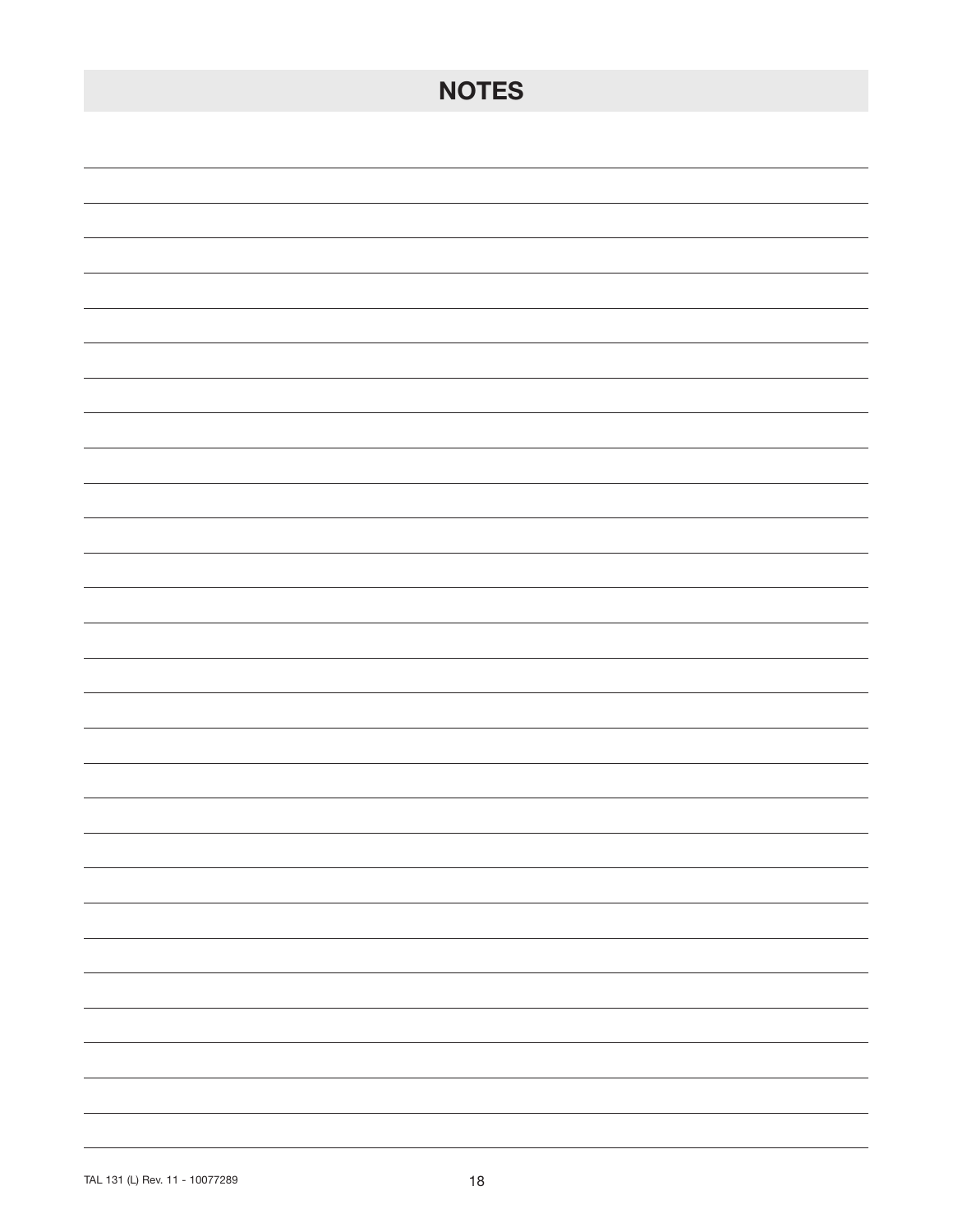## **CLEANING AND INSPECTION**

#### **CLEANING AND DISINFECTING**

All components must be thoroughly cleaned after each use. Clean the OptimAir TL with Confidence Plus® Cleaner (P/N 10009971) from MSA. Refer to the label for use instructions. A solution as effective as Confidence Plus Cleaning Solution and compatible with MSA respirator components may be substituted.

#### **WARNING**

**DO NOT inhale or touch the contaminant when handling the respirator or its parts. Use equipment designed to protect you from the specific contaminant. If necessary, dispose of equipment to protect yourself from the contaminant. Failure to follow this warning can result in serious personal injury or death.**

**Note:** The used cartridges must be removed from the respirator and disposed of as directed in the Cartridges section of this user's instruction manual.

- 1. Preparing the cleaner:
	- a. Follow the instructions with the Confidence Plus Cleaning Solution.
	- b.If the Confidence Plus Cleaning Solution is not used, prepare in accordance with the instructions provided with cleaning products.
- 2. Disconnect the breathing tube from the hood, OptiVizor Faceshield, or facepiece.
- 3. Clean and disinfect the hood, OptiVizor Faceshield, or facepiece.
	- a. Use a damp cloth or sponge saturated with Confidence Plus or equivalent cleaning solution to wipe the hood, OptiVizor Faceshield, or facepiece material clean.

**Note:** Refer to the facepiece instructions for detailed facepiece decontamination instructions.

- 4. Separate the motor-blower, breathing tube, waist belt, and cartridges.
- 5. Inspect the equipment for damaged threads, cracked plastic or rubber components, worn or frayed belts, or other damaged components.
- 6. Inspect the hose for tears or holes.
- 7. Use a damp cloth or sponge saturated with Confidence Plus or equivalent cleaning solution to wipe the breathing tube and motor-blower clean.

**Note:** Cartridge receptacle plugs are available as an accessory to help protect the motor blower assembly during cleaning (PN 10081414).



8. Carefully clean the breathing tube connection and cartridge ports to remove deposits that could prevent an airtight seal.

#### **WARNING**

**DO NOT submerge the blower assembly. Failure to follow this warning can result in serious personal injury or death.**

9. Thoroughly wash and rinse the waist belt in the Confidence Plus or equivalent cleaning solution. A soft brush or sponge may be used.

**Note:** The comfort belt and shoulder strap are machine washable.

10. Reassemble the respirator so that it will be ready for use.

#### **INSPECTION**

- 1. Inspect all hardware to ensure proper condition of threads, bayonet tabs, and buckles. Inspect the equipment for damaged threads, cracked plastic or rubber parts, worn or frayed belts, or other damaged components.
- 2. Inspect all gaskets and seals and ensure that they are present and in good condition.
- 3. Inspect the blower assembly and breathing tube assembly for damage or cracks. Ensure that there are no loose objects rattling inside the blower assembly.
- 4. Inspect the hood material for tears or holes. Inspect the suspension. Replacement sweatbands may be ordered in packages of 10 (P/N 10083618).
- 5. Inspect the hose for tears or holes.
- 6. Correct any deficiencies immediately or tag the respirator as in need of repair and remove it from service.
- 7. Ensure that the unit is working properly before storage.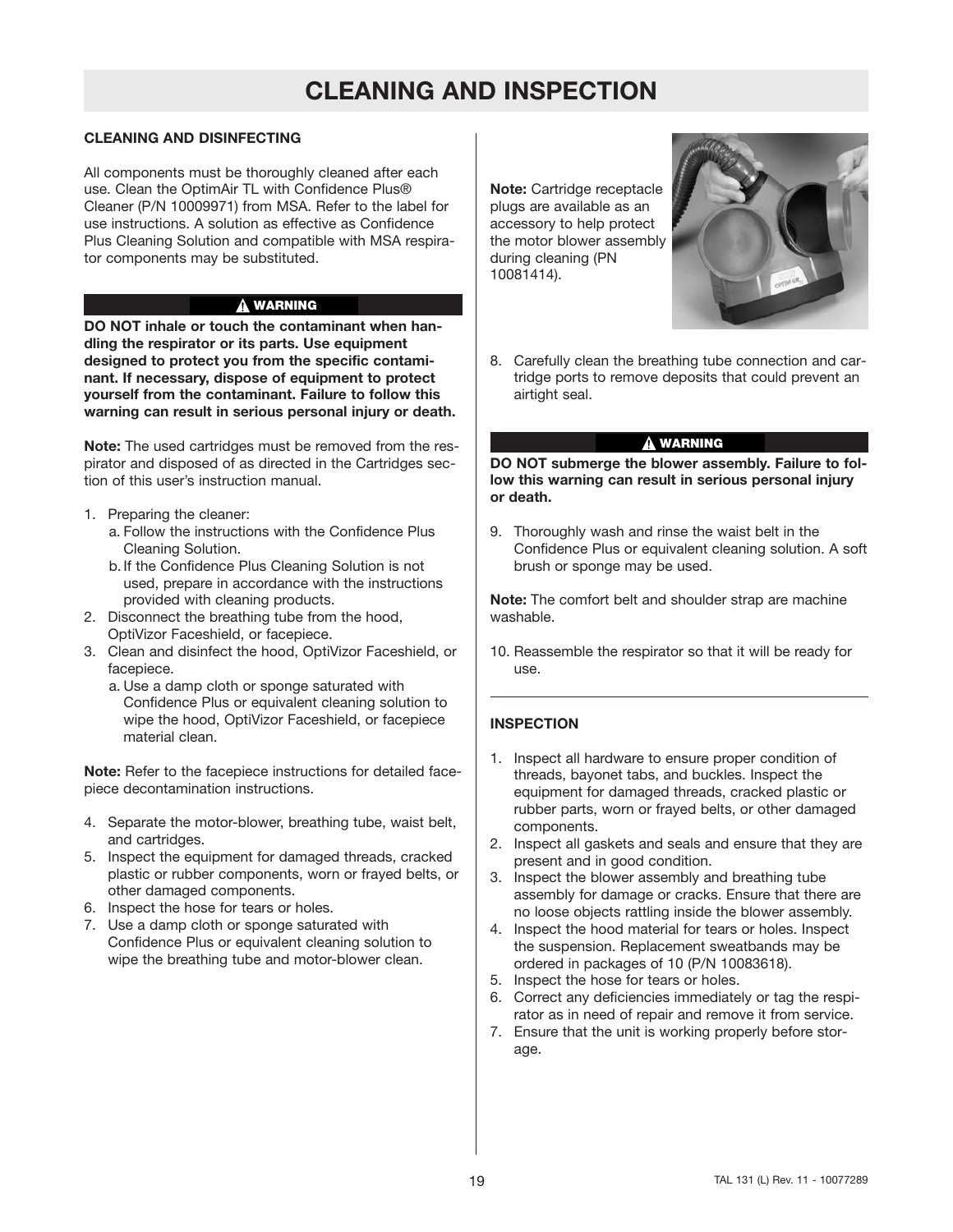| <b>NOTES</b>                                                                                                                                                                                                                                                                                                                                                                                                                                                               |
|----------------------------------------------------------------------------------------------------------------------------------------------------------------------------------------------------------------------------------------------------------------------------------------------------------------------------------------------------------------------------------------------------------------------------------------------------------------------------|
|                                                                                                                                                                                                                                                                                                                                                                                                                                                                            |
|                                                                                                                                                                                                                                                                                                                                                                                                                                                                            |
|                                                                                                                                                                                                                                                                                                                                                                                                                                                                            |
|                                                                                                                                                                                                                                                                                                                                                                                                                                                                            |
|                                                                                                                                                                                                                                                                                                                                                                                                                                                                            |
|                                                                                                                                                                                                                                                                                                                                                                                                                                                                            |
|                                                                                                                                                                                                                                                                                                                                                                                                                                                                            |
|                                                                                                                                                                                                                                                                                                                                                                                                                                                                            |
|                                                                                                                                                                                                                                                                                                                                                                                                                                                                            |
|                                                                                                                                                                                                                                                                                                                                                                                                                                                                            |
|                                                                                                                                                                                                                                                                                                                                                                                                                                                                            |
|                                                                                                                                                                                                                                                                                                                                                                                                                                                                            |
|                                                                                                                                                                                                                                                                                                                                                                                                                                                                            |
|                                                                                                                                                                                                                                                                                                                                                                                                                                                                            |
| $\sim$ $\sim$                                                                                                                                                                                                                                                                                                                                                                                                                                                              |
| $\sim$ $\sim$                                                                                                                                                                                                                                                                                                                                                                                                                                                              |
| $\frac{1}{2} \left( \frac{1}{2} \right) \left( \frac{1}{2} \right) \left( \frac{1}{2} \right) \left( \frac{1}{2} \right) \left( \frac{1}{2} \right) \left( \frac{1}{2} \right) \left( \frac{1}{2} \right) \left( \frac{1}{2} \right) \left( \frac{1}{2} \right) \left( \frac{1}{2} \right) \left( \frac{1}{2} \right) \left( \frac{1}{2} \right) \left( \frac{1}{2} \right) \left( \frac{1}{2} \right) \left( \frac{1}{2} \right) \left( \frac{1}{2} \right) \left( \frac$ |
| $\overline{\phantom{a}}$                                                                                                                                                                                                                                                                                                                                                                                                                                                   |
| $\overline{\phantom{a}}$                                                                                                                                                                                                                                                                                                                                                                                                                                                   |
| $\frac{1}{2} \left( \frac{1}{2} \right) \left( \frac{1}{2} \right) \left( \frac{1}{2} \right) \left( \frac{1}{2} \right) \left( \frac{1}{2} \right) \left( \frac{1}{2} \right) \left( \frac{1}{2} \right) \left( \frac{1}{2} \right) \left( \frac{1}{2} \right) \left( \frac{1}{2} \right) \left( \frac{1}{2} \right) \left( \frac{1}{2} \right) \left( \frac{1}{2} \right) \left( \frac{1}{2} \right) \left( \frac{1}{2} \right) \left( \frac{1}{2} \right) \left( \frac$ |
| $\sim$ $\sim$ $\sim$ $\sim$                                                                                                                                                                                                                                                                                                                                                                                                                                                |
|                                                                                                                                                                                                                                                                                                                                                                                                                                                                            |
| -                                                                                                                                                                                                                                                                                                                                                                                                                                                                          |
| $\overline{\phantom{0}}$                                                                                                                                                                                                                                                                                                                                                                                                                                                   |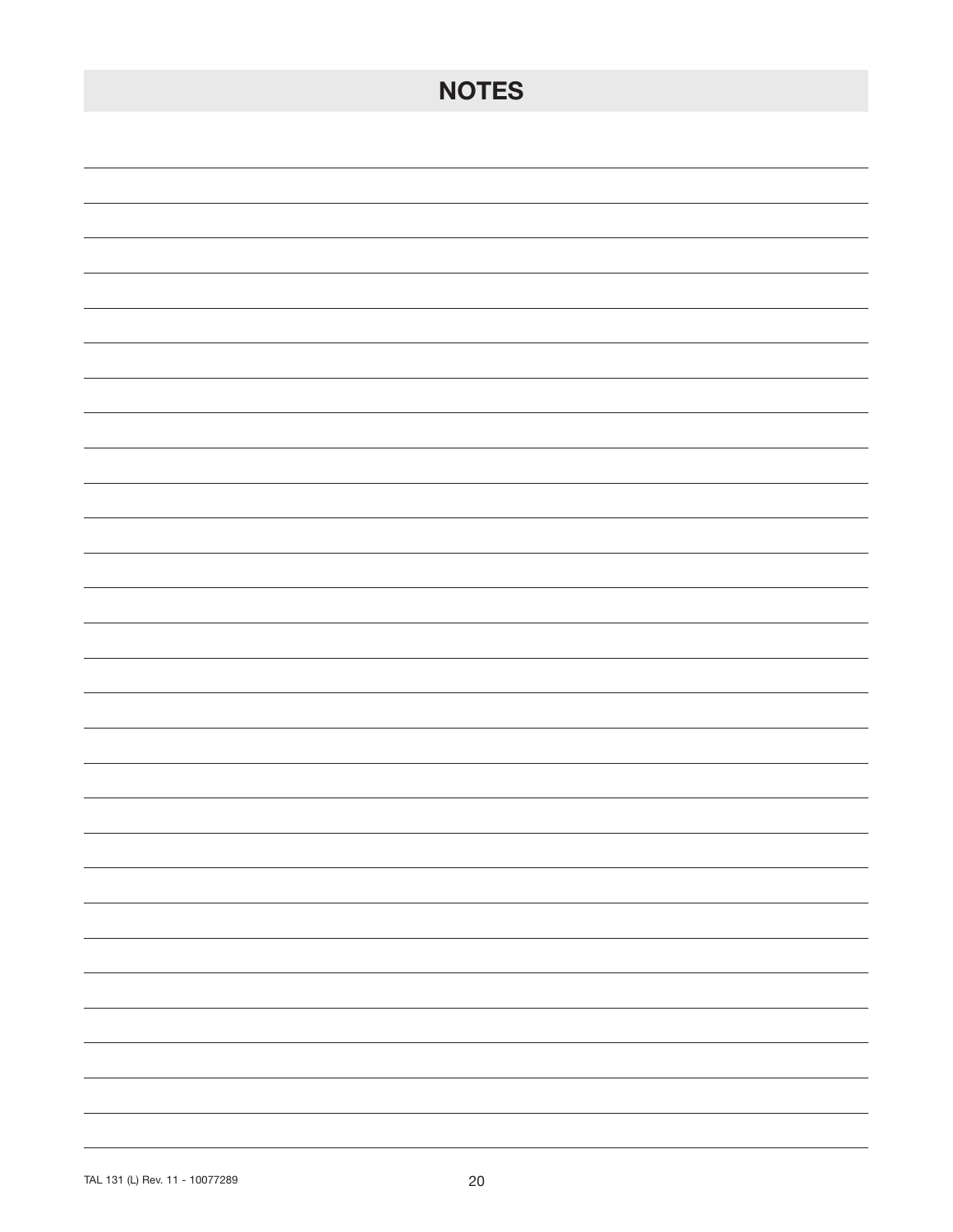## **STORAGE**

#### **STORAGE**

#### $\hat{\mathbf{A}}$  CAUTION

- **Ensure that the unit is working properly before storage by temporarily installing a battery as instructed in the Before Use section. Remove the battery after testing.**
- **DO NOT store the unit with the battery installed. Always remove the battery from the blower assembly for storage. Store the battery and the blower assembly away from sunlight, heat, or moisture.**

#### **Storing the Respirator**

- Store only undamaged respirators and breathing tubes for further use. When not in use, store the respirator in cool, dry, and clean ambient air.
- The cartridge receptacles may be plugged with MSA's cartridge receptacle plugs (optional).



**Note:** Tape can be placed over the hose ends to keep out contaminants during storage.

#### **Storing the Batteries**

The standard battery pack should be stored fully charged at temperatures between -4˚F to 140˚F (-20˚C to 60˚C). Extended life batteries should be stored at temperatures between -4˚F to 122˚F (-20˚C to 50˚C). Storage temperatures exceeding this range could result in permanent damage to the battery pack. If the battery pack has been stored fully charged for more than one week, recharge the battery pack until a full charge is indicated.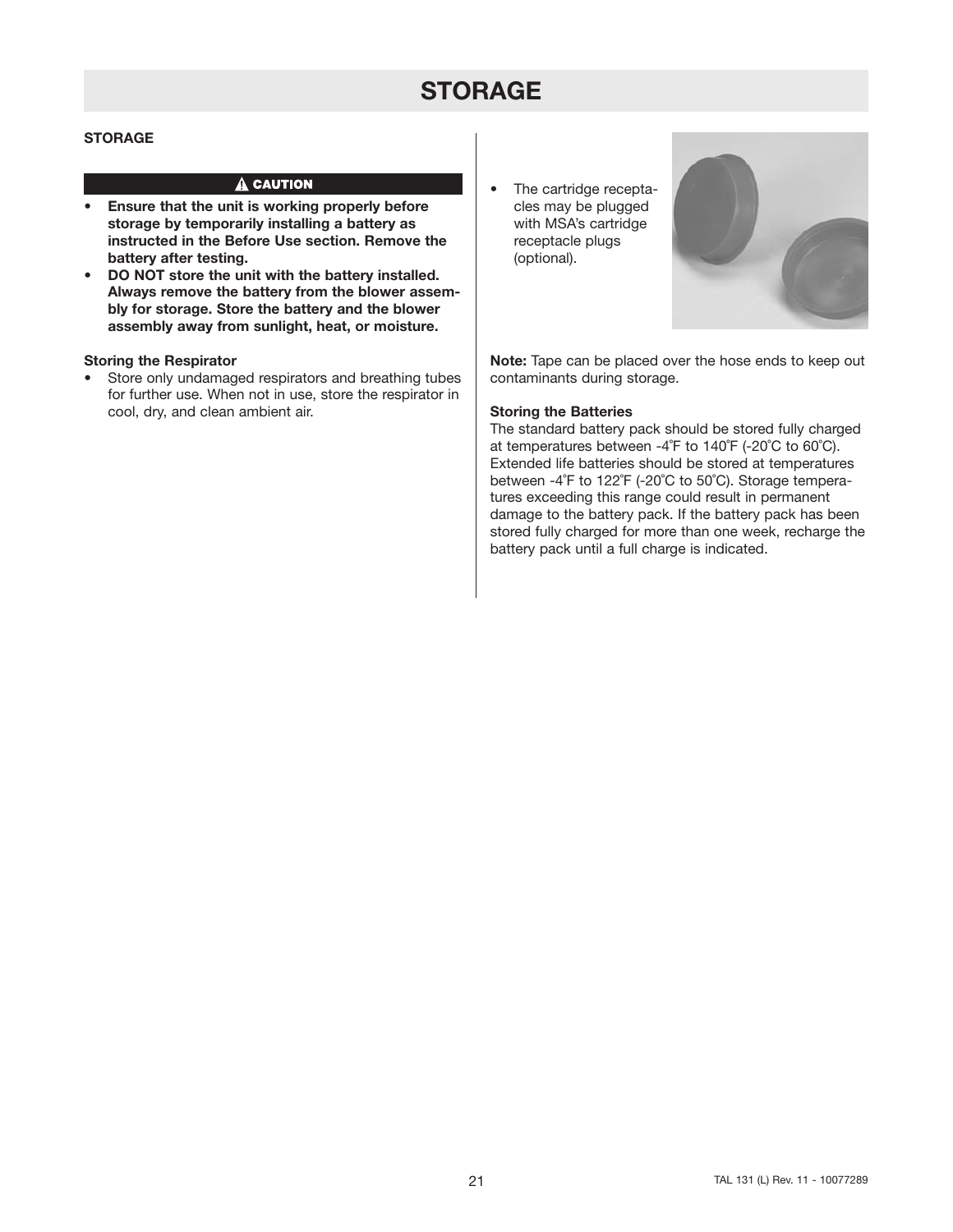| <b>NOTES</b>                                                                                                                                                                                                                                                                                                                                                                                                                                                                                |
|---------------------------------------------------------------------------------------------------------------------------------------------------------------------------------------------------------------------------------------------------------------------------------------------------------------------------------------------------------------------------------------------------------------------------------------------------------------------------------------------|
|                                                                                                                                                                                                                                                                                                                                                                                                                                                                                             |
|                                                                                                                                                                                                                                                                                                                                                                                                                                                                                             |
|                                                                                                                                                                                                                                                                                                                                                                                                                                                                                             |
|                                                                                                                                                                                                                                                                                                                                                                                                                                                                                             |
|                                                                                                                                                                                                                                                                                                                                                                                                                                                                                             |
|                                                                                                                                                                                                                                                                                                                                                                                                                                                                                             |
|                                                                                                                                                                                                                                                                                                                                                                                                                                                                                             |
|                                                                                                                                                                                                                                                                                                                                                                                                                                                                                             |
|                                                                                                                                                                                                                                                                                                                                                                                                                                                                                             |
|                                                                                                                                                                                                                                                                                                                                                                                                                                                                                             |
|                                                                                                                                                                                                                                                                                                                                                                                                                                                                                             |
|                                                                                                                                                                                                                                                                                                                                                                                                                                                                                             |
|                                                                                                                                                                                                                                                                                                                                                                                                                                                                                             |
|                                                                                                                                                                                                                                                                                                                                                                                                                                                                                             |
|                                                                                                                                                                                                                                                                                                                                                                                                                                                                                             |
| $\overline{\phantom{a}}$                                                                                                                                                                                                                                                                                                                                                                                                                                                                    |
| $\overline{\phantom{0}}$                                                                                                                                                                                                                                                                                                                                                                                                                                                                    |
| $\sim$ $\sim$ $\sim$                                                                                                                                                                                                                                                                                                                                                                                                                                                                        |
| $\frac{1}{2} \left( \frac{1}{2} \right) \left( \frac{1}{2} \right) \left( \frac{1}{2} \right) \left( \frac{1}{2} \right) \left( \frac{1}{2} \right) \left( \frac{1}{2} \right) \left( \frac{1}{2} \right) \left( \frac{1}{2} \right) \left( \frac{1}{2} \right) \left( \frac{1}{2} \right) \left( \frac{1}{2} \right) \left( \frac{1}{2} \right) \left( \frac{1}{2} \right) \left( \frac{1}{2} \right) \left( \frac{1}{2} \right) \left( \frac{1}{2} \right) \left( \frac$                  |
| $\overline{\phantom{a}}$                                                                                                                                                                                                                                                                                                                                                                                                                                                                    |
| $\frac{1}{2} \left( \frac{1}{2} \right) \left( \frac{1}{2} \right) \left( \frac{1}{2} \right) \left( \frac{1}{2} \right) \left( \frac{1}{2} \right) \left( \frac{1}{2} \right) \left( \frac{1}{2} \right) \left( \frac{1}{2} \right) \left( \frac{1}{2} \right) \left( \frac{1}{2} \right) \left( \frac{1}{2} \right) \left( \frac{1}{2} \right) \left( \frac{1}{2} \right) \left( \frac{1}{2} \right) \left( \frac{1}{2} \right) \left( \frac{1}{2} \right) \left( \frac$<br>$\sim$ $\sim$ |
|                                                                                                                                                                                                                                                                                                                                                                                                                                                                                             |
|                                                                                                                                                                                                                                                                                                                                                                                                                                                                                             |
|                                                                                                                                                                                                                                                                                                                                                                                                                                                                                             |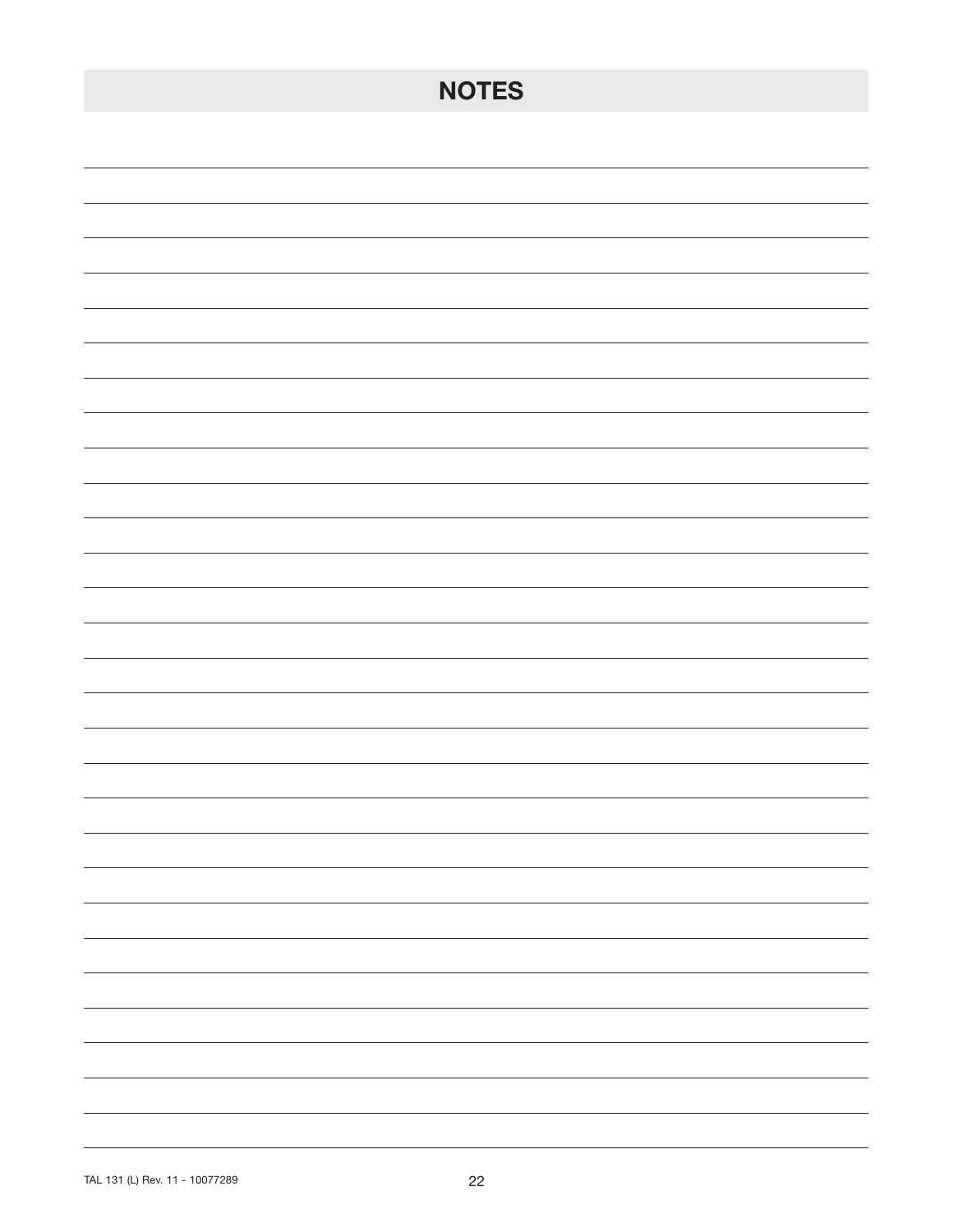## **CARTRIDGE AND BATTERY DISPOSAL**

#### **CARTRIDGE DISPOSAL**

Remove the used cartridges and dispose of them properly. Dispose of the cartridges in accordance with federal, state, and local regulations.

#### A WARNING

**Handle used cartridges with care. Used cartridges may contain contaminant and must be handled as contaminated or potentially contaminated objects. Failure to follow this warning can result in serious personal injury or death.**

#### **BATTERY DISPOSAL**

#### A WARNING

**DO NOT dispose of the battery in fire. It may explode. Failure to follow this warning can result in serious personal injury or death.**

#### **Disposing of the Standard Battery**

**Note:** NiMH cells contained in the MSA Standard battery pack are classified by the federal government as a nonhazardous waste and are safe for disposal as municipal waste.

- 1. Apply a piece of non-conductive insulating tape across the contact pads and charging port and dispose of the battery pack.
- 2. NiMH cells contained in the MSA battery pack contain recyclable materials. Dispose of or recycle batteries in accordance with all applicable federal, state, and local regulations.

#### **Disposing of Extended Life Battery**

Dispose of/or recycle batteries in accordance with all applicable federal, state, and local regulations.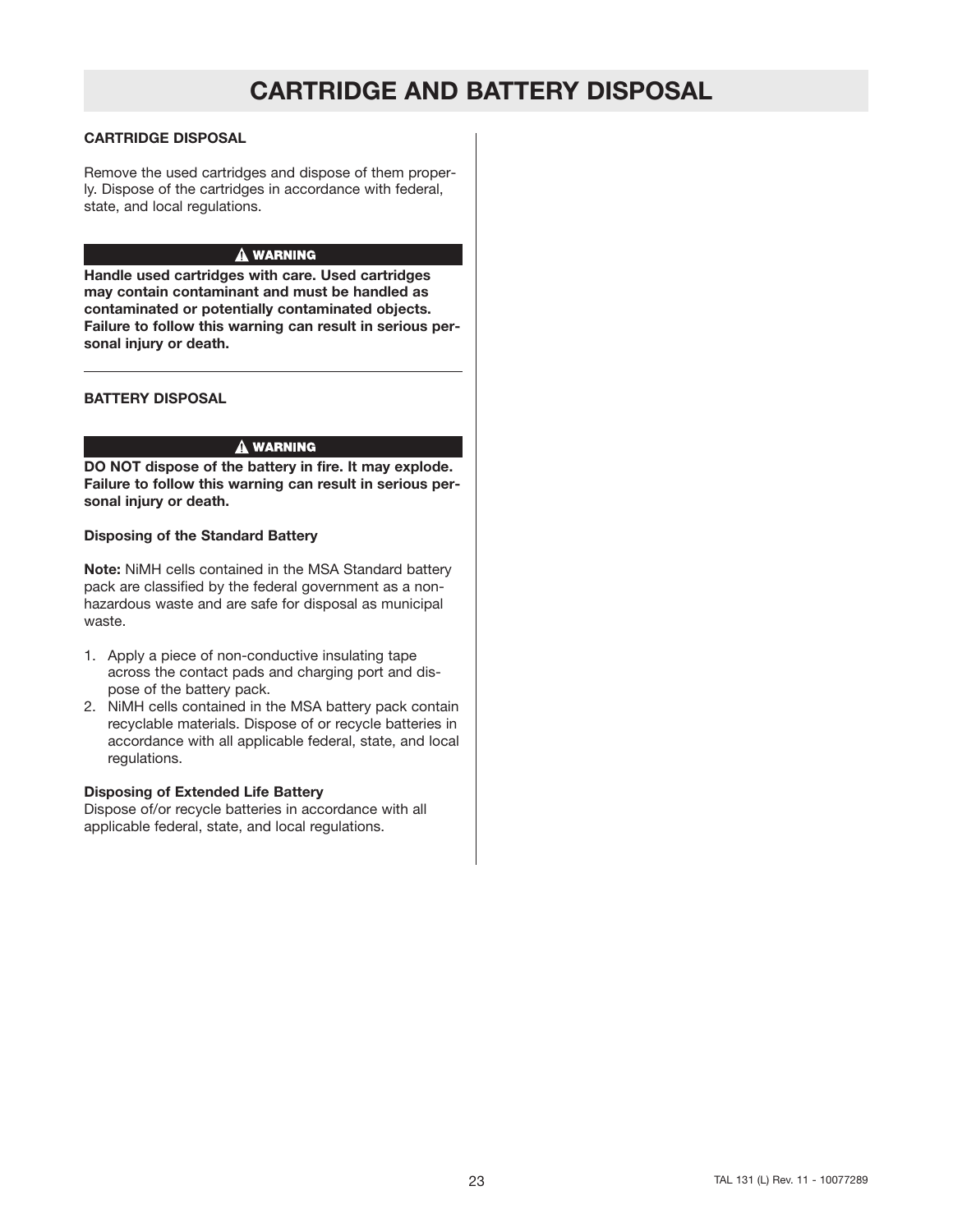| <b>NOTES</b>                                                                                                                                                                                                                                                                                                                                                                                                                                                               |
|----------------------------------------------------------------------------------------------------------------------------------------------------------------------------------------------------------------------------------------------------------------------------------------------------------------------------------------------------------------------------------------------------------------------------------------------------------------------------|
|                                                                                                                                                                                                                                                                                                                                                                                                                                                                            |
|                                                                                                                                                                                                                                                                                                                                                                                                                                                                            |
|                                                                                                                                                                                                                                                                                                                                                                                                                                                                            |
|                                                                                                                                                                                                                                                                                                                                                                                                                                                                            |
|                                                                                                                                                                                                                                                                                                                                                                                                                                                                            |
|                                                                                                                                                                                                                                                                                                                                                                                                                                                                            |
|                                                                                                                                                                                                                                                                                                                                                                                                                                                                            |
|                                                                                                                                                                                                                                                                                                                                                                                                                                                                            |
|                                                                                                                                                                                                                                                                                                                                                                                                                                                                            |
|                                                                                                                                                                                                                                                                                                                                                                                                                                                                            |
|                                                                                                                                                                                                                                                                                                                                                                                                                                                                            |
|                                                                                                                                                                                                                                                                                                                                                                                                                                                                            |
|                                                                                                                                                                                                                                                                                                                                                                                                                                                                            |
|                                                                                                                                                                                                                                                                                                                                                                                                                                                                            |
| $\sim$ $\sim$                                                                                                                                                                                                                                                                                                                                                                                                                                                              |
| $\sim$ $\sim$                                                                                                                                                                                                                                                                                                                                                                                                                                                              |
| $\frac{1}{2} \left( \frac{1}{2} \right) \left( \frac{1}{2} \right) \left( \frac{1}{2} \right) \left( \frac{1}{2} \right) \left( \frac{1}{2} \right) \left( \frac{1}{2} \right) \left( \frac{1}{2} \right) \left( \frac{1}{2} \right) \left( \frac{1}{2} \right) \left( \frac{1}{2} \right) \left( \frac{1}{2} \right) \left( \frac{1}{2} \right) \left( \frac{1}{2} \right) \left( \frac{1}{2} \right) \left( \frac{1}{2} \right) \left( \frac{1}{2} \right) \left( \frac$ |
| $\overline{\phantom{a}}$                                                                                                                                                                                                                                                                                                                                                                                                                                                   |
| $\overline{\phantom{a}}$                                                                                                                                                                                                                                                                                                                                                                                                                                                   |
| $\frac{1}{2} \left( \frac{1}{2} \right) \left( \frac{1}{2} \right) \left( \frac{1}{2} \right) \left( \frac{1}{2} \right) \left( \frac{1}{2} \right) \left( \frac{1}{2} \right) \left( \frac{1}{2} \right) \left( \frac{1}{2} \right) \left( \frac{1}{2} \right) \left( \frac{1}{2} \right) \left( \frac{1}{2} \right) \left( \frac{1}{2} \right) \left( \frac{1}{2} \right) \left( \frac{1}{2} \right) \left( \frac{1}{2} \right) \left( \frac{1}{2} \right) \left( \frac$ |
| $\sim$ $\sim$ $\sim$ $\sim$                                                                                                                                                                                                                                                                                                                                                                                                                                                |
|                                                                                                                                                                                                                                                                                                                                                                                                                                                                            |
| -                                                                                                                                                                                                                                                                                                                                                                                                                                                                          |
| $\overline{\phantom{0}}$                                                                                                                                                                                                                                                                                                                                                                                                                                                   |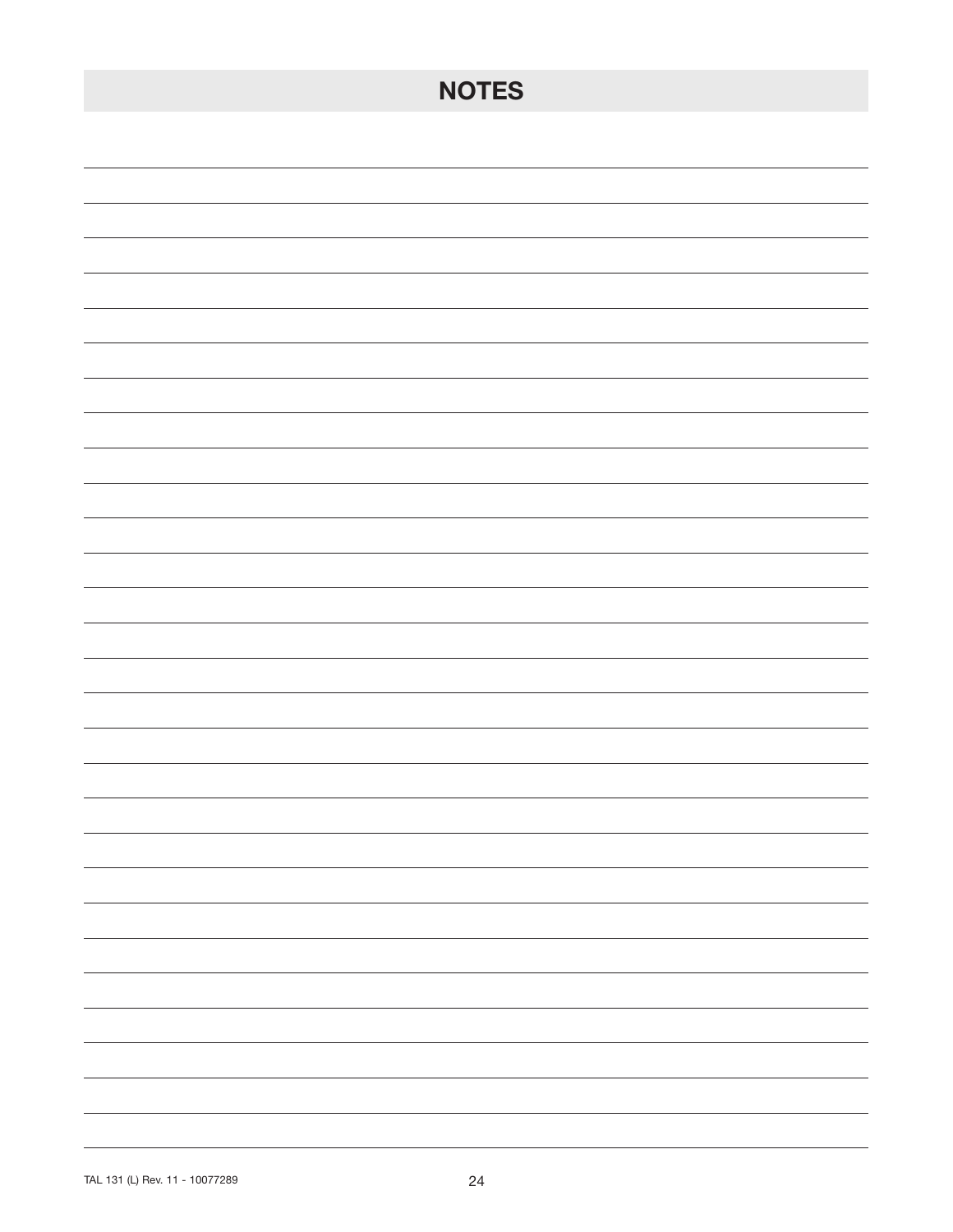| <b>Item</b>                                                                                                                                                                                                             | Reorder<br><b>Part Number</b> | Quantity     | <b>Ship Weight</b><br>(estimated) | <b>Photo</b>     |
|-------------------------------------------------------------------------------------------------------------------------------------------------------------------------------------------------------------------------|-------------------------------|--------------|-----------------------------------|------------------|
| <b>OptimAir TL PAPR Kit</b><br><b>Loose Fitting, Standard Battery</b><br>(Blower, Battery Standard,<br>Charger Standard, Hood Hose,<br>Decon Belt With Cam Buckle,<br>Instruction Manual) Cartridges not<br>included.   | 10081116                      | $\mathbf{1}$ | $4.1$ lbs                         |                  |
| <b>OptimAir TL PAPR Kit</b><br><b>Loose Fitting, Extended Life</b><br><b>Battery (Blower, Battery</b><br>Extended Life, Charger Extended<br>Life, Hood Hose, Decon Belt With<br>Cam Buckle, Instruction Manual)         | 10081117                      | $\mathbf{1}$ | $4.1$ lbs                         |                  |
| <b>OptimAir TL PAPR Kit</b><br><b>Tight Fitting, Standard Battery</b><br>(Blower, Battery Standard,<br>Charger Standard, Facepiece<br>Hose, Decon Belt With Cam<br>Buckle, Instruction Manual)                          | 10081114                      | 1            | $4.1$ lbs                         |                  |
| <b>OptimAir TL PAPR Kit</b><br><b>Tight Fitting, Extended Life</b><br><b>Battery (Blower, Battery</b><br>Extended Life, Charger Extended<br>Life, Facepiece Hose, Decon Belt<br>With Cam Buckle, Instruction<br>Manual) | 10081115                      | $\mathbf{1}$ | 4.1 lbs                           |                  |
| OptimAir TL Blower Only                                                                                                                                                                                                 | 10088150                      | 1            | $1.3$ lbs                         | <b>DETTA AIR</b> |
| OptiFilter (TL) OV/AG/HE/HF                                                                                                                                                                                             | 10080454                      | 6            | 6.3 lbs                           |                  |
| OptiFilter (TL) AM/FM/AG/HE/HF                                                                                                                                                                                          | 10080456                      | 6            | 7.7 lbs                           |                  |
| OptiFilter (TL) HE                                                                                                                                                                                                      | 10080455                      | 6            | 3.0 lbs                           |                  |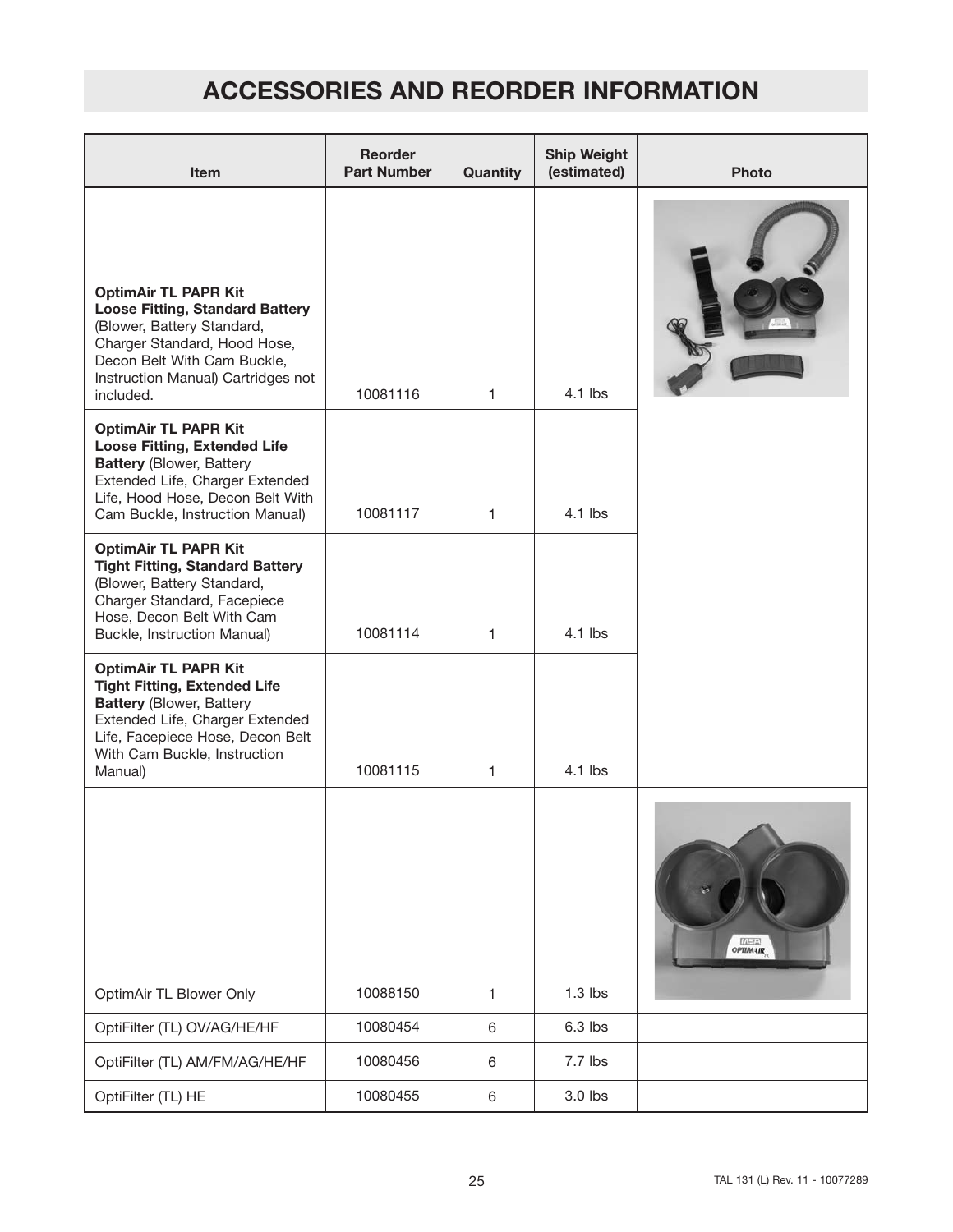| <b>Item</b>                                                                  | <b>Reorder</b><br><b>Part Number</b> | Quantity       | <b>Ship Weight</b><br>(estimated) | <b>Photo</b> |
|------------------------------------------------------------------------------|--------------------------------------|----------------|-----------------------------------|--------------|
| Hood, Tychem Material SL, Single<br>Bib, Locking Clamp                       | 10083385                             | $\overline{4}$ | 3.8 lbs                           |              |
|                                                                              |                                      |                |                                   |              |
| Hood, Tychem Material SL, Single<br>Bib, Threaded Hose Connection            | 10083381                             | $\overline{4}$ | $4.7$ lbs                         |              |
| Hood, Tychem Material SL, Double<br>Bib, Locking Clamp                       | 10083386                             | $\overline{4}$ | $4.2$ lbs                         |              |
|                                                                              |                                      |                |                                   |              |
| Hood, Tychem Material SL, Double<br>Bib, Threaded Hose Connection            | 10083382                             | 4              | 3.8 lbs                           |              |
| Hood, Tychem Material QC, Single<br>Bib, Locking Clamp                       | 10083383                             | 4              | $3.7$ lbs                         |              |
| Hood, Tychem Material QC, Single<br>Bib, Threaded Hose Connection            | 10083329                             | $\overline{4}$ | $4.4$ lbs                         |              |
| Hood, Tychem Material QC,<br>Double Bib, Locking Clamp                       | 10083384                             | 4              | 3.8 lbs                           |              |
| Hood, Tychem Material QC,<br>Double Bib, Threaded Hose<br>Connection         | 10083330                             | $\overline{4}$ | 4.4 lbs                           |              |
| Hood, Tychem Material QC, Double Bib,<br>Threaded Hose Connection, Yellow    | 10086925                             | $\overline{4}$ | 4.4 lbs.                          |              |
| Hood, Tychem Material QC, Single Bib,<br>Threaded Hose Connection, Yellow    | 10086926                             | 4              | 4.4 lbs.                          |              |
| Hood, Single Bib, Tychem QC, w/o<br>Suspension, Threaded Connector           | 10083387                             | 4              | 4.4 lbs.                          |              |
| Hood, Single Bib, Tychem QC, w/o<br>Suspension, Locking Clamp                | 10083391                             | $\overline{4}$ | 3.7 lbs.                          |              |
| Hood, Single Bib, Yellow Tychem<br>QC, w/o Suspension, Threaded<br>Connector | 10094878                             | $\overline{4}$ | 4.4 lbs.                          |              |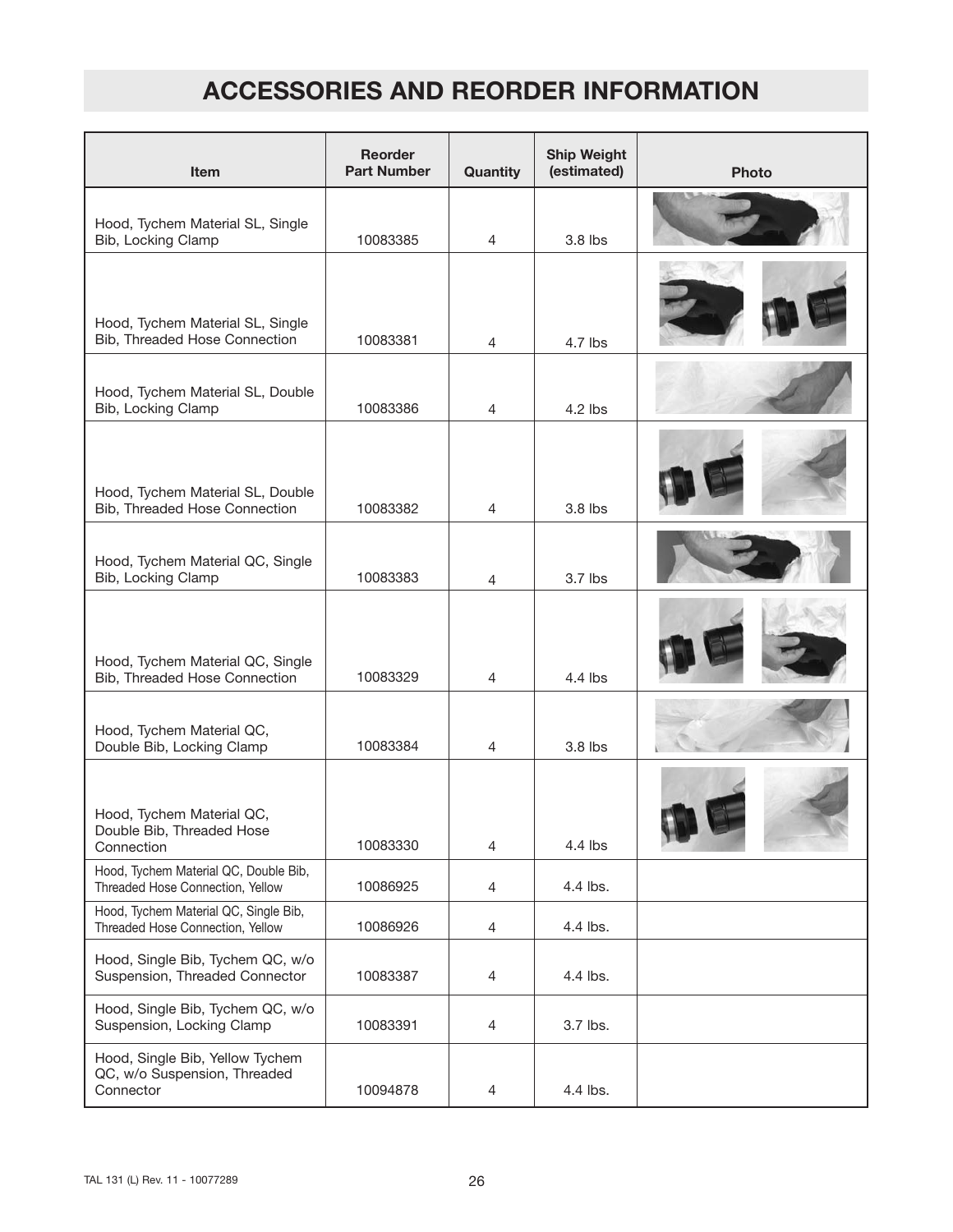| <b>Item</b>                                                                                   | <b>Reorder</b><br><b>Part Number</b>         | Quantity     | <b>Ship Weight</b><br>(estimated) | <b>Photo</b> |
|-----------------------------------------------------------------------------------------------|----------------------------------------------|--------------|-----------------------------------|--------------|
| Hood, Double Bib, Tychem QC, w/o<br>Suspension, Threaded Connector                            | 10083388                                     | 4            | $4.4$ lbs.                        |              |
| Hood, Double Bib, Tychem QC, w/o<br>Suspension, Locking Clamp                                 | 10083392                                     | 4            | $4.2$ lbs.                        |              |
| Hood, Double Bib, Yellow Tychem<br>QC, w/o Suspension, Threaded<br>Connector                  | 10094879                                     | 4            | 4.4 lbs.                          |              |
| Hood, Single Bib, Tychem SL, w/o<br>Suspension, Threaded Connector                            | 10083389                                     | 4            | 4.7 lbs.                          |              |
| Hood, Single Bib, Tychem SL, w/o<br>Suspension, Locking Clamp                                 | 10083393                                     | 4            | $3.8$ lbs.                        |              |
| Hood, Double Bib, Tychem SL w/o<br>Suspension, Threaded Connector                             | 10083390                                     | 4            | $4.8$ lbs.                        |              |
| Hood, Double Bib, Tychem SL w/o<br>Suspension, Locking Clamp                                  | 10083394                                     | 4            | $4.2$ lbs.                        |              |
| Fastener Kit, OptimAir TL Hood<br>with V-Gard                                                 | 10089665                                     | $\mathbf{1}$ | $0.2$ lbs.                        |              |
| Facepiece, Advantage 3100,<br><b>Rubber Harness</b>                                           | Sm: 10028999<br>Md: 10028998<br>Lg: 10029000 | $\mathbf{1}$ | 1.6 lbs.                          |              |
| Spark Cover                                                                                   | 10068152                                     | $\mathbf{1}$ | $1.5$ oz.                         |              |
| Facepiece, Advantage 3100,<br>Advantage Harness                                               | Sm: 10031343<br>Md: 10031342<br>Lg: 10031344 | $\mathbf{1}$ | 1.6 lbs.                          |              |
| Facepiece, Advantage 4100,<br>(requires RD40 Inlet Assembly),<br>Silicone, cloth head harness | Sm: 10083796<br>Md: 10083792<br>Lg: 10083800 | $\mathbf{1}$ | 1.6 lbs.                          |              |
| Facepiece, Advantage 4100<br>(requires RD40 Inlet Assembly),<br>Hycar, cloth head harness     | Sm: 10083797<br>Md: 10083793<br>Lg: 10083801 | $\mathbf{1}$ | $1.1$ lbs.                        |              |
| Facepiece, Advantage 4100<br>(requires RD40 Inlet Assembly),<br>Silicone, rubber head harness | Sm: 10083798<br>Md: 10083794<br>Lg: 10083802 |              |                                   |              |
| Facepiece, Advantage 4100<br>(requires RD40 Inlet Assembly),<br>Hycar, rubber head harness    | Sm: 10083799<br>Md: 10083795<br>Lg: 10083803 |              |                                   |              |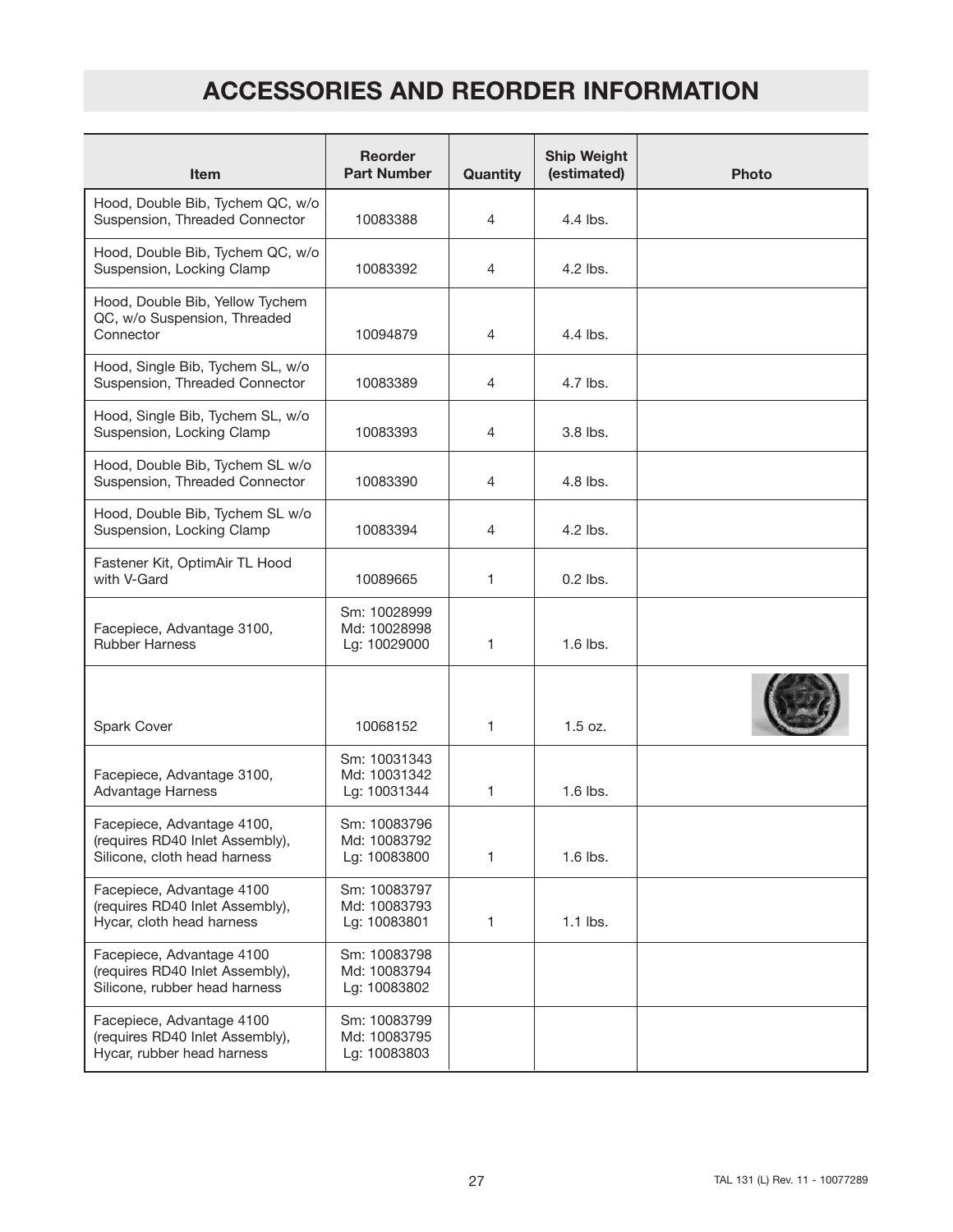| <b>Item</b>                                                    | <b>Reorder</b><br><b>Part Number</b>   | Quantity     | <b>Ship Weight</b><br>(estimated) | <b>Photo</b> |
|----------------------------------------------------------------|----------------------------------------|--------------|-----------------------------------|--------------|
| RD40 Inlet Assembly                                            | 10065330                               | $\mathbf{1}$ | $0.2$ lbs.                        |              |
| Facepiece, Ultra Elite, Black<br>Silicone                      | Sm: 493072<br>Md: 493028<br>Lg: 493116 | $\mathbf{1}$ | 1.9 lbs.                          |              |
| Facepiece, Ultra Elite, Black<br>Hycar Rubber                  | Sm: 493064<br>Md: 493020<br>Lg: 493108 | $\mathbf{1}$ | 1.9 lbs.                          |              |
| Facepiece, Hose                                                | 10049630                               | 1            | $0.6$ lbs.                        |              |
| Hood Hose                                                      | 10049631                               | $\mathbf{1}$ | $0.5$ lbs.                        |              |
| <b>Breathing Tube Assembly</b><br>OptiVizor Faceshield or Hood | 10082281                               | 1            | $1.1$ lbs.                        |              |
| Battery, Standard                                              | 10076108                               | $\mathbf{1}$ | $1.1$ lbs.                        |              |
|                                                                |                                        |              |                                   |              |
| Battery Charger, Standard                                      | 10076110                               | $\mathbf{1}$ | $0.4$ lbs.                        |              |
| Battery, Extended Life                                         | 10076109                               | $\mathbf{1}$ | $1.2$ lbs.                        |              |
| Charger, Extended Life                                         | 10076107                               | 1            | $0.4$ lbs.                        |              |
| Comfort Belt                                                   | 10049623                               | 1            | $0.5$ lbs.                        |              |
| Shoulder Strap                                                 | 10059112                               | $\mathbf{1}$ | 1.3 oz.                           |              |
| <b>Hood Lens Cover</b>                                         | 10082441                               | 10           | $0.6$ lbs.                        |              |
| Protective Cover for blower and<br>hose                        | 10075779                               | 5            | $0.9$ lbs.                        |              |
| Protective Cover for blower and<br>hose, yellow                | 10087152                               | 5            | $0.9$ lbs.                        |              |
| Protective Cover for blower and<br>hose, yellow HD             | 10091958                               | 5            | 1 lb.                             |              |
| Decon Belt with Cam Buckle                                     | 10074725                               | 1            | $0.4$ lbs.                        |              |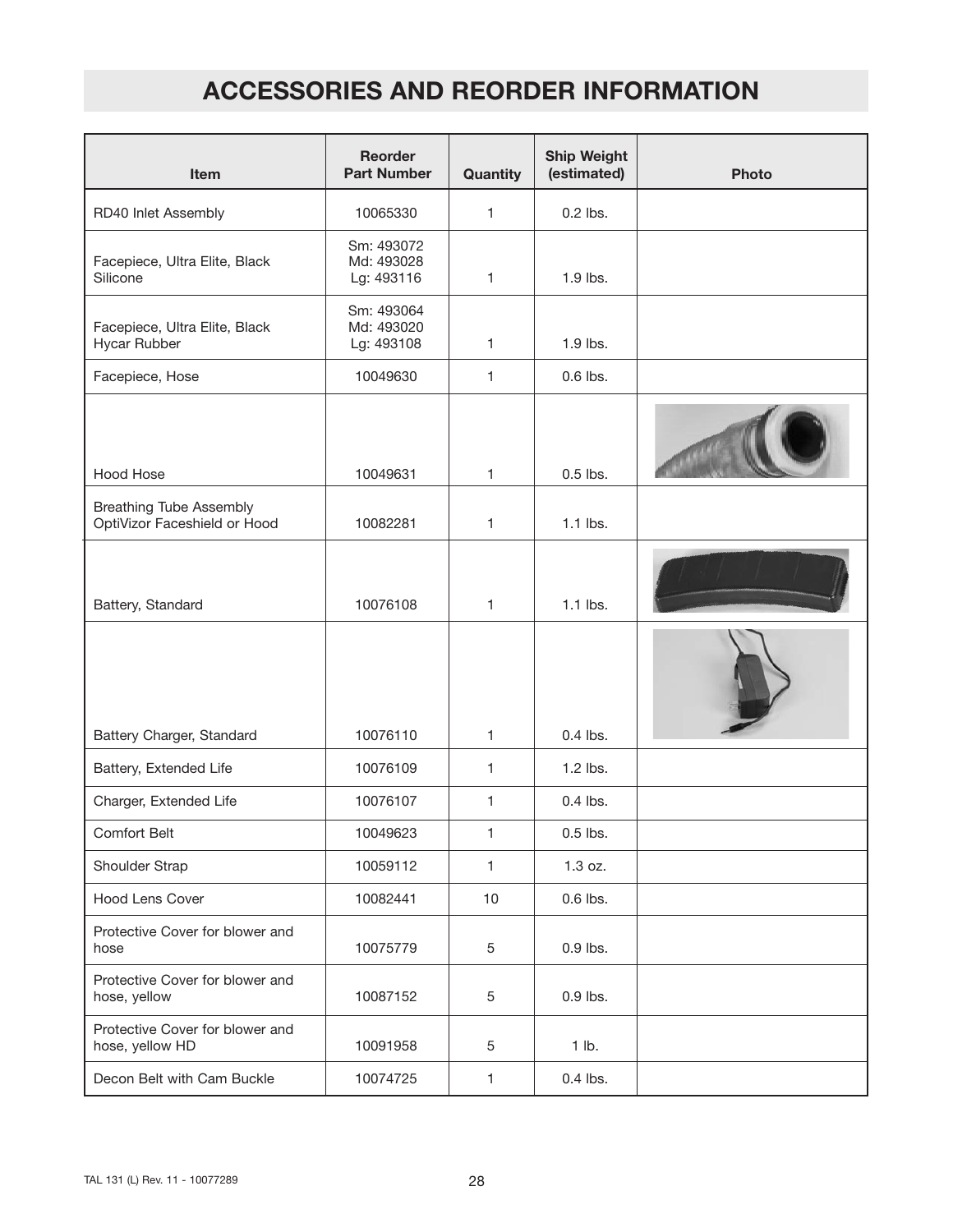| Item                                          | <b>Reorder</b><br><b>Part Number</b> | Quantity       | <b>Ship Weight</b><br>(estimated) | <b>Photo</b> |
|-----------------------------------------------|--------------------------------------|----------------|-----------------------------------|--------------|
| Decon Belt with Side - Release                |                                      |                |                                   |              |
| <b>Buckle</b>                                 | 10078201                             | 1              | $0.4$ lbs.                        |              |
| Spark Cover                                   | 10068152                             | $\mathbf{1}$   | $1.5$ lbs.                        |              |
|                                               |                                      |                |                                   |              |
| <b>Hood Suspension</b>                        | 10078469                             | $\mathbf{1}$   | 2.0 oz.                           |              |
| <b>Hood Sweatbands</b>                        | 10083618                             | 10             | 1.4 oz.                           |              |
| <b>Hood Hose Clamps</b>                       | 10083843                             | $6\phantom{a}$ | $1.0$ oz.                         |              |
| Hose o-ring (Blower end of hose)              | 10085084                             | 10             | $0.2$ oz.                         |              |
| Cartridge Receptacle Plugs<br>(2 recommended) | 10081414                             | $\mathbf{1}$   | 0.7 oz.                           |              |
| <b>Instruction Manual</b>                     | 10077289                             | 1              | .3 lbs.                           |              |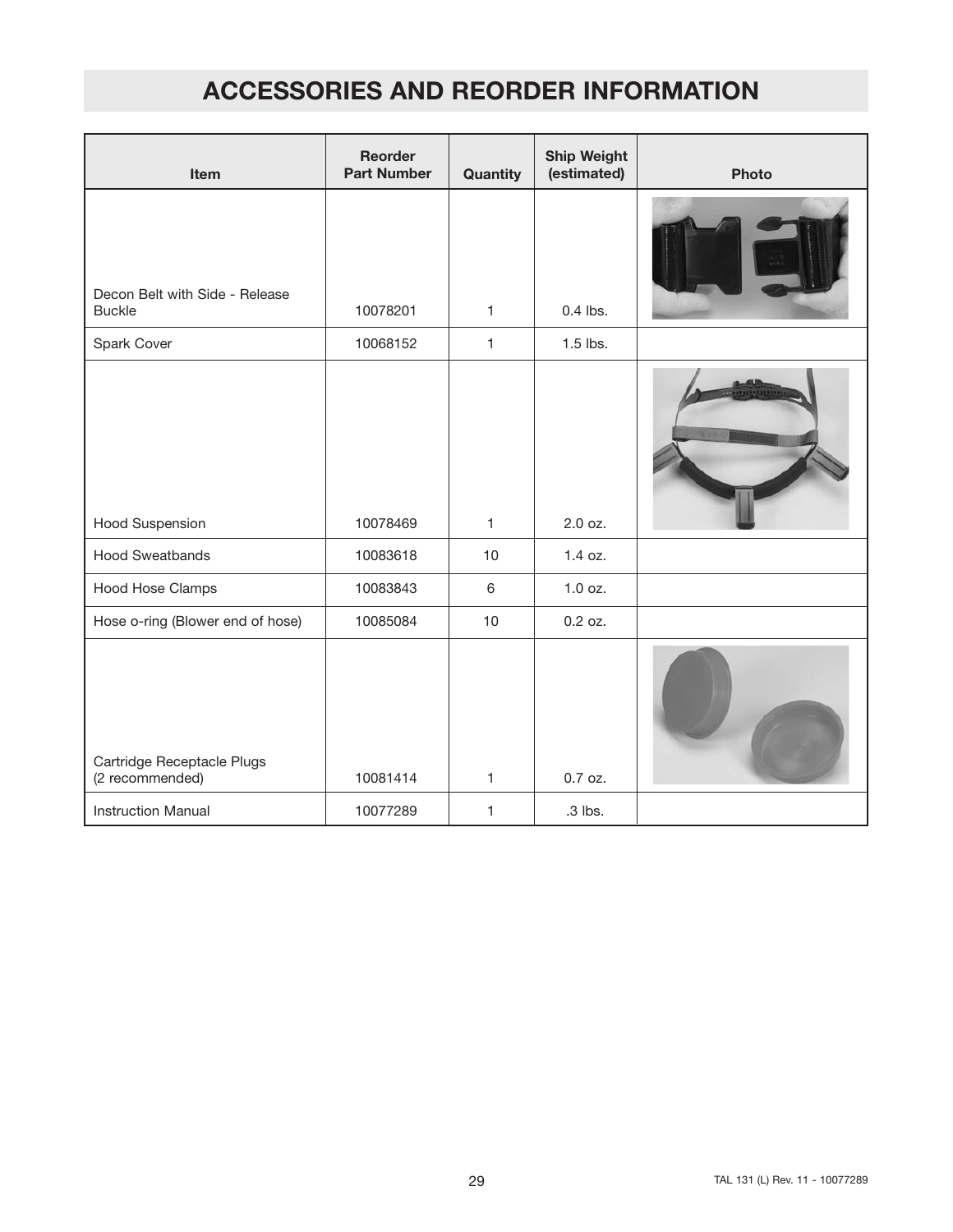## **TROUBLESHOOTING**

**Audible alarm –** If an alarm sounds, look at the visible battery and flow indicator to determine the potential cause of the alarm. If the fan LED is flashing red continue troubleshooting in the flow alarm section. If the battery LED is flashing red continue troubleshooting in the battery alarm section in this manual. It is also possible to differentiate between the two types of alarms by listening to the frequency of the buzzer. A flow alarm will be a single repeating beep; a battery alarm will beep twice and repeat.

**Flow alarm –** A flow alarm is indicated by a single beep that is repeated along with a light illuminating the fan pictogram near the on/off switch. Potential causes of a flow alarm:

- If cartridges have been in service too long they may be restricted or clogged causing a low flow alarm.
- Check for any potential obstructions that could be blocking the inlet holes of the cartridges (i.e. loose clothing worn by the user or something in the work area itself.)
- If wearing a hood, inspect the hose-to-hood interface for twisting or kinking of the hood which can restrict air flow. Readjust the hose connection to eliminate any kinking. Refer to the hood section of this manual for further instructions.
- Inspect the hose to ensure the bayonet connection is fully and properly engaged in the blower housing. A

hose that is partially removed or one that is installed incorrectly will trigger a flow alarm.

**Battery alarm -** A battery alarm is indicated by a repeating double beep and a flashing red LED on the battery indicator. Potential causes for a battery alarm are:

- The battery could be drained from normal use and needs to be recharged
- If the battery is draining more quickly than usual it may be old and in need of replacement
- Contaminated contacts on the blower or battery. Inspect pins and pads and clean appropriately

**Note:** Use caution when cleaning the battery contact pads so as not to short circuit the battery.

**Difficulty installing the hose in the blower** – If it is difficult to install the bayonet end of the hose into the blower unit, replace the o-ring (reorder P/N 10085084, pack of 10).

**Blower unit will not turn on –** If the unit does not operate:

- Ensure the battery is fully charged and the contact pins and pads are free from contaminants. The battery charge can be checked by removing it from the unit and connecting it to the battery charger.
- Press the on/off switch and hold for  $1 2$  seconds.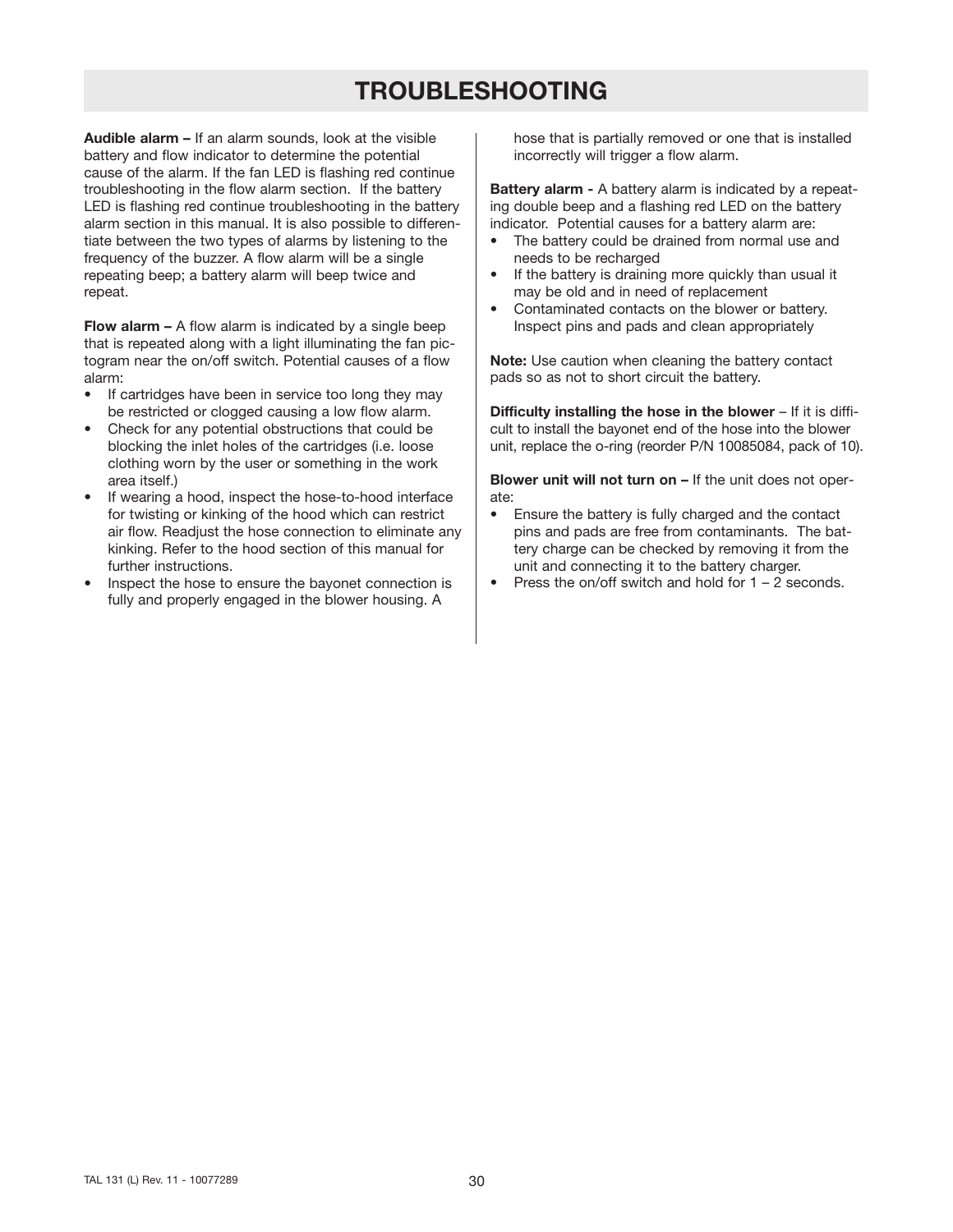## **WARRANTY**

#### **Mine Safety Appliances Company General Express Warranty and Terms of Sale**

- **1. Express Warranty** MSA warrants that the product furnished under this order is free from mechanical defects or faulty workmanship for a period of one (1) year from date of shipment, provided it is maintained and used in accordance with MSA's instructions and/or recommendations. This warranty does not apply to expendable or consumable parts whose normal life expectancy is less than one (1) year such as cartridges. Replacement parts and repairs are warranted for ninety (90) days from the date of repair of the product or sale of the replacement part, whichever occurs first. MSA shall be released from all obligations under this warranty in the event repairs or modifications are made by persons other than its own or authorized service personnel or if the warranty claim results from misuse of the product. No agent, employee or representative of MSA may bind MSA to any affirmation, representation or modification of the warranty concerning the goods sold under this contract. THIS WARRANTY IS IN LIEU OF ALL OTHER WARRANTIES, EXPRESS, IMPLIED OR STATUTORY, AND IS STRICTLY LIMITED TO THE TERMS HEREOF: MSA SPECIFICALLY DISCLAIMS ANY WARRANTY OF MERCHANTABILITY OR OF FITNESS FOR A PARTIC-ULAR PURPOSE.
- **2. Exclusive Remedy -** It is expressly agreed that the Purchaser's sole and exclusive remedy for breach of the above warranty, for any tortious conduct of MSA, or for any other cause of action, shall be the repair and/or replacement, at MSA's option, of any equipment or parts thereof, that after examination by MSA are proven to be defective. Replacement equipment and/or parts will be provided at no cost to the purchaser, F.O.B. MSA's plant. Failure of MSA to successfully repair any non-conforming product shall not cause the remedy established hereby to fail of its essential purpose.
- **3 Exclusion of Consequential Damages -** Purchaser specifically understands and agrees that under no circumstances will MSA be liable to Purchaser for economic, special, incidental or consequential damages or losses of any kind whatsoever, including but not limited to, loss of anticipated profits and any other loss caused by reason of the nonoperation of the goods. This exclusion is applicable to claims for breach of warranty, tortious conduct or any other cause of action against MSA.